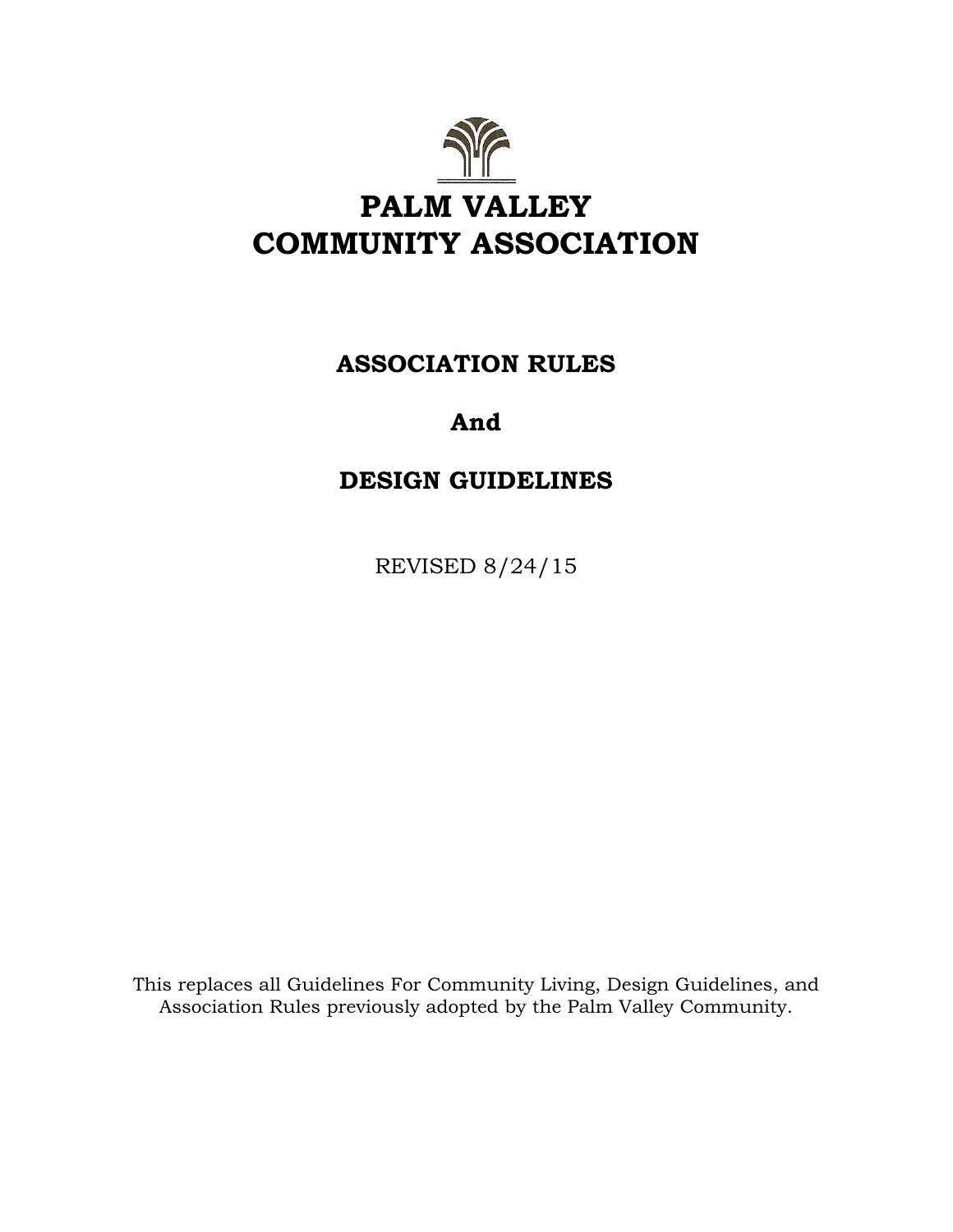

### **PALM VALLEY COMMUNITY ASSOCIATION RULES**

Adopted: May 27, 2008 Revised: October 23, 2012

These Association Rules are intended to be of benefit to homeowners and tenants alike. They were compiled by the Board of Directors pursuant to the Declaration, Article V, Section 3, for the purpose of protecting your property, its value, and for making Palm Valley Community Association a more pleasant place to live. Though these Rules may be restrictive in nature, they are designed for the good of the community. Your cooperation is essential because we do not have a rule for every occasion.

Homeowners have been provided with copies of the Covenants, Conditions, and Restrictions (The Declaration), the By-Laws, and the Design Guidelines of the Association. We urge you to read these documents because they set forth in a complete and detailed form the rights, duties, and obligations of each homeowner and tenant. The following Rules clearly define portions of The Declaration.

PLEASE NOTE: Individual property owners will be held financially responsible for misuse or damage of Association property by themselves, their pets, their guests or their tenants. The Board of Directors is a legal body duly elected to represent the Association and whose authority shall be final in all legal matters of the Association. **These Rules are subject to change by a majority vote of the Board of Directors.** 

### **I. HOME OFFICES**

Regulated by the Declaration Article IV, Section 3(a), furthermore,

- A. No business shall be conducted in or from any Lot, except that an Owner or a Resident of the Lot may conduct business activities within the dwelling unit so long as:
	- 1. The business activity is not apparent or detectable by sight, sound or smell from outside the dwelling unit.
	- 2. The business activity shall not generate any traffic and does not require on street or on-site parking.
	- 3. The business activity complies with applicable zoning requirements.
	- 4. The business activity does not involve door to door solicitation of other owners and residents.
	- 5. The business activity is consistent with the residential character of the community and does not constitute a nuisance, or a hazardous or offensive use, or threaten the security or safety of others within the community, as may be determined in sole discretion of the Board.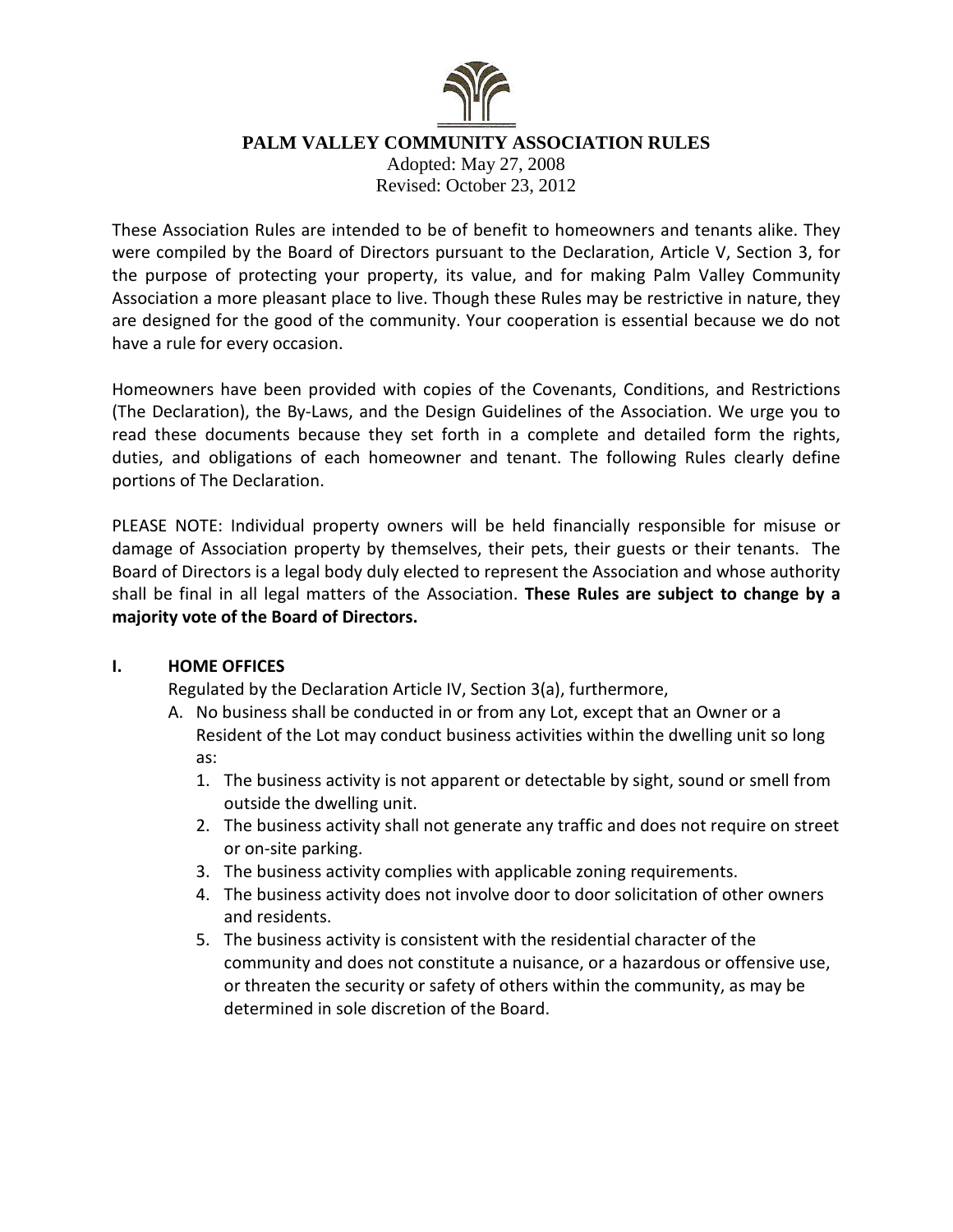## **II. MOTOR VEHICLES**

Regulated by the Declaration Article IV, Section 2(u), furthermore,

A. No motor vehicle of any kind shall be constructed, reconstructed or repaired and no inoperable or unsightly vehicle may be stored or parked, so as to be Visible From Neighboring Property or to be visible from Common Areas or streets, provided however, that this provision shall not apply to emergency vehicle repairs lasting less than seventy two (72) hours.

## **III. PARKING**

Regulated by the Declaration Article IV, Section 2(t), (u) and (v), furthermore,

- A. The intent of the Association is to limit on street parking. Vehicles belonging to Owners, Residents and their families, guests or visitors are to be parked in garages or driveways, or in other Board approved or designated parking areas in the Property.
- B. Temporary parking on the street may be permitted for public or social events or other permitted activities, including but not limited to, home service workers, repair or emergency vehicles or vehicles required to be allowed by law, provided that the vehicles so parked are lawfully owned, registered and insured, do not block access to neighboring driveways or interfere with the normal flow of traffic, or otherwise create a nuisance or hazard, and are permitted by the Goodyear City Codes.
- C. Overnight parking on the street is prohibited without prior Board approval. Overnight parking means on street parking at any time between the hours of twelve (12:00) AM midnight and five (5:00) AM.
- D. Lawfully owned, registered and insured recreational vehicles may be temporarily parked on the street for a period not to exceed seventy-two (72) hours in any seven (7) day period, and not to exceed two (2) seventy-two (72) hour periods within any thirty (30) day period, for the sole purpose of vacation loading and unloading. Such recreational vehicles may never be used for sleeping, eating, showering or any other living activity while parked within the community.
- E. Cluster Home Parking (Parcel 17B, Palmilla Lakes)
	- 1. Vehicles may be kept in garages or within parking aprons 18 feet in length or greater that are located in front of garages.
	- 2. All cluster driveways are common to the cluster and not for individual parking (cluster driveways can be identified by brick pavers).
	- 3. Designated parking spaces in front of the pool area and playground area are reserved for pool and playground users while using these amenities.
	- 4. Other designated parking spaces (along Cypress Street and 135<sup>th</sup> Drive) are reserved for guest and overflow resident parking.
	- 5. Parking on unpaved surfaces such as granite is not allowed at any time.
	- 6. Violators may be towed at the owner's expense.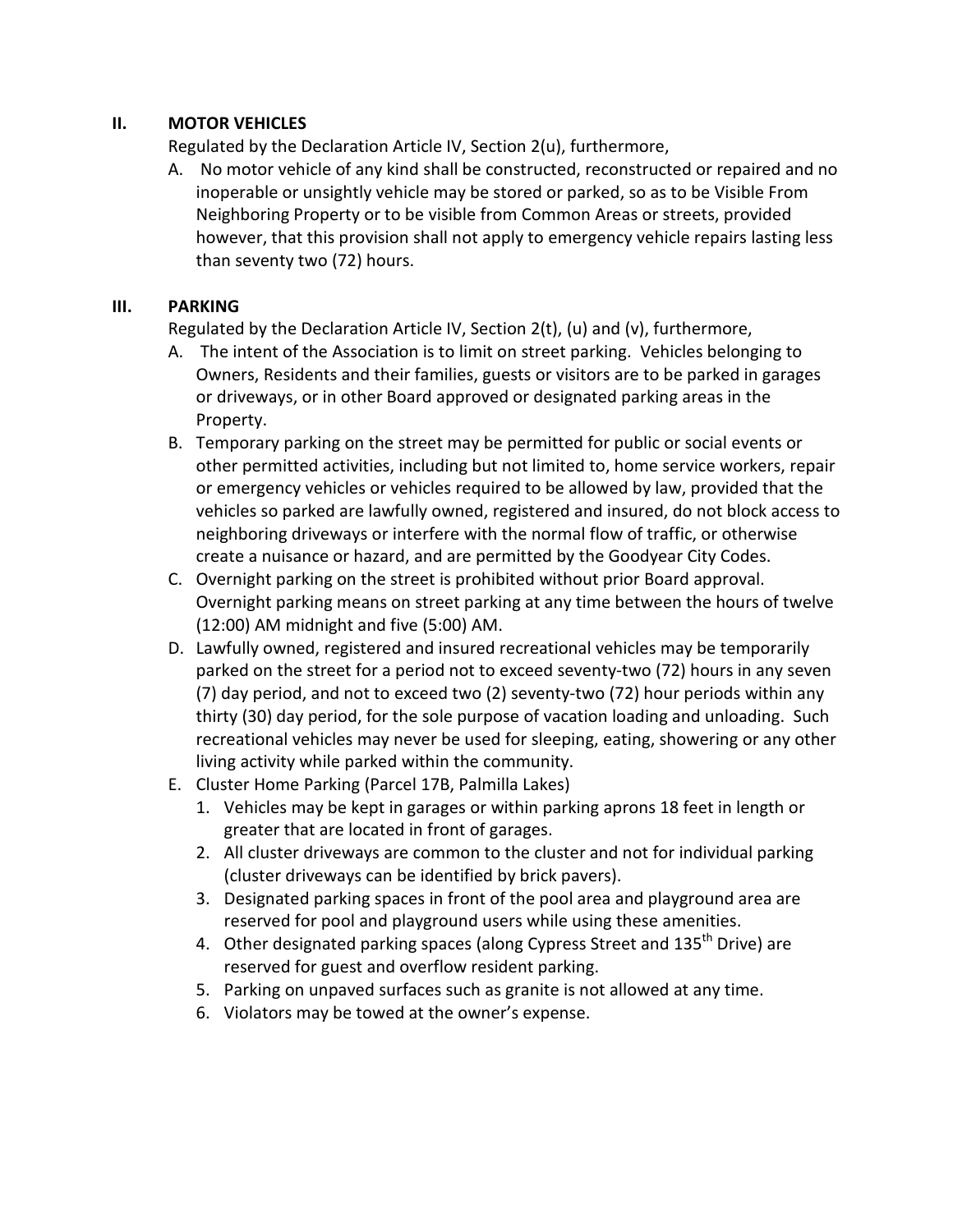## **IV. PETS**

Regulated by the Declaration Article IV, Section 2(b), furthermore,

- A. Residents are allowed to keep a reasonable number of generally recognized house or yard pets, the number to also comply with any local, state or federal regulations and laws. The Architectural Committee has the right to determine in its sole discretion whether an animal is a house or yard pet and whether the number of pets is reasonable.
- B. It is the pet owner's responsibility to immediately clean up after his/her pet's solid waste.
- C. Pets (except cats) must be kept in a fenced yard or on a leash at all times.
- D. Animals cannot be kept or raised for commercial purposes and they are not allowed to "free roam", make an unreasonable amount of noise or become a nuisance to neighbors.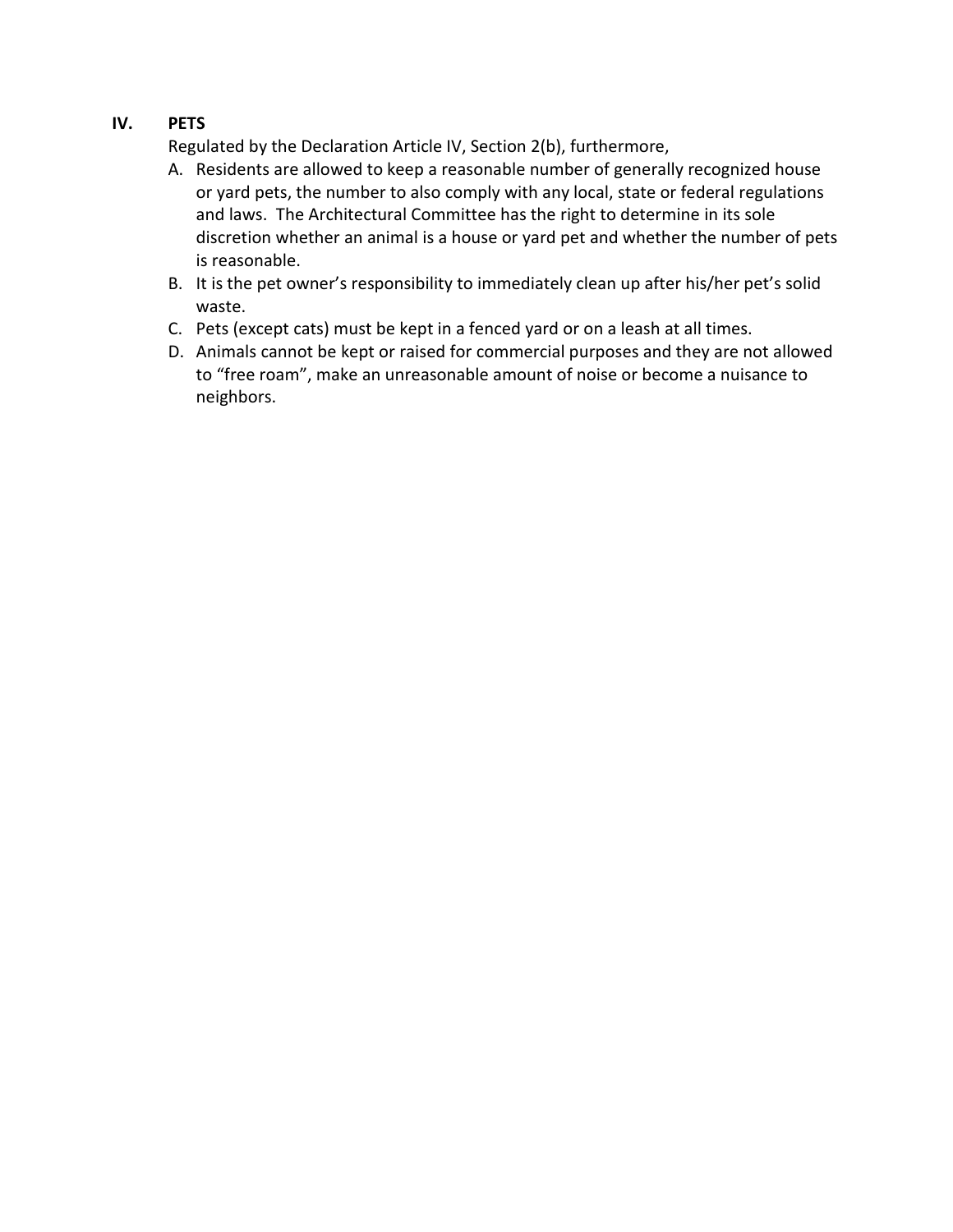### **INTRODUCTION TO PALM VALLEY**

Palm Valley is a 9,000 acre master-planned community in the City of Goodyear located in the west valley of the metropolitan Phoenix area, as depicted in the Palm Valley Master Plan. Located in the City of Goodyear, Palm Valley consists of residential subdivisions adjacent to a neighboring golf course and parkland. Using native vegetation and semi-arid regional plants, Palm Valley was developed in a theme of a desert oasis environment.

Utilizing the outdoors and openness, architecture for the project includes traditional and contemporary southwestern styles. Stucco, block and tile, with earth tone colors that complement each other, are a common thread throughout Palm Valley. All residential development will be reviewed and monitored for compatibility, desirability and consistency. Consistent high standards are an important part of Palm Valley. Therefore, the enforcement of the Declaration of Covenants, Conditions and Restrictions for Palm Valley ("Declaration"), Design Guidelines, Articles, Bylaws, the Association Rules, and any other document governing Palm Valley (collectively, the "Governing Documents") is an essential part of the continued high quality and integrity of Palm Valley as a master-planned community. For purposes of these Design Guidelines, the term "Palm Valley" shall mean the real property governed by the Palm Valley Community Association aka Palm Valley Phase I (the 'Association").

The Declaration has been recorded to establish a development plan for Palm Valley. Each owner buys property subject to the Declaration. In accordance with the Declaration, the Architectural Committee has adopted Design Guidelines to evaluate plans in Palm Valley for architectural consistency with the community master plan. Following these Design Guidelines does not eliminate the need to review the Declaration and comply with all restrictions contained therein. In addition, the Board may have adopted resolutions on certain aspects of Association governance that may apply. Owners are strongly encouraged to consult the Declaration in addition to these Design Guidelines when making a submission to the Committee.

Unless otherwise defined herein, all defined terms shall have the same meaning as provided in the Declaration. In the event of any inconsistency between the Declaration and these Design Guidelines, the Declaration shall take precedence.

It is important to assure that there be continuity in the community as it ages and, therefore, certain standards and requirements have been established to guide future construction. These standards and requirements have been defined by the Declaration and these Design Guidelines. Additional requirements are imposed by the City of Goodyear.

These Design Guidelines promote quality by establishing standards for the construction and remodeling of residences and defining the Declaration concerning property use. These Design Guidelines demonstrate the importance each owner plays in maintaining the quality environment of Palm Valley. We ask for your assistance and cooperation in following the Governing Documents to help keep Palm Valley a wonderful place to live.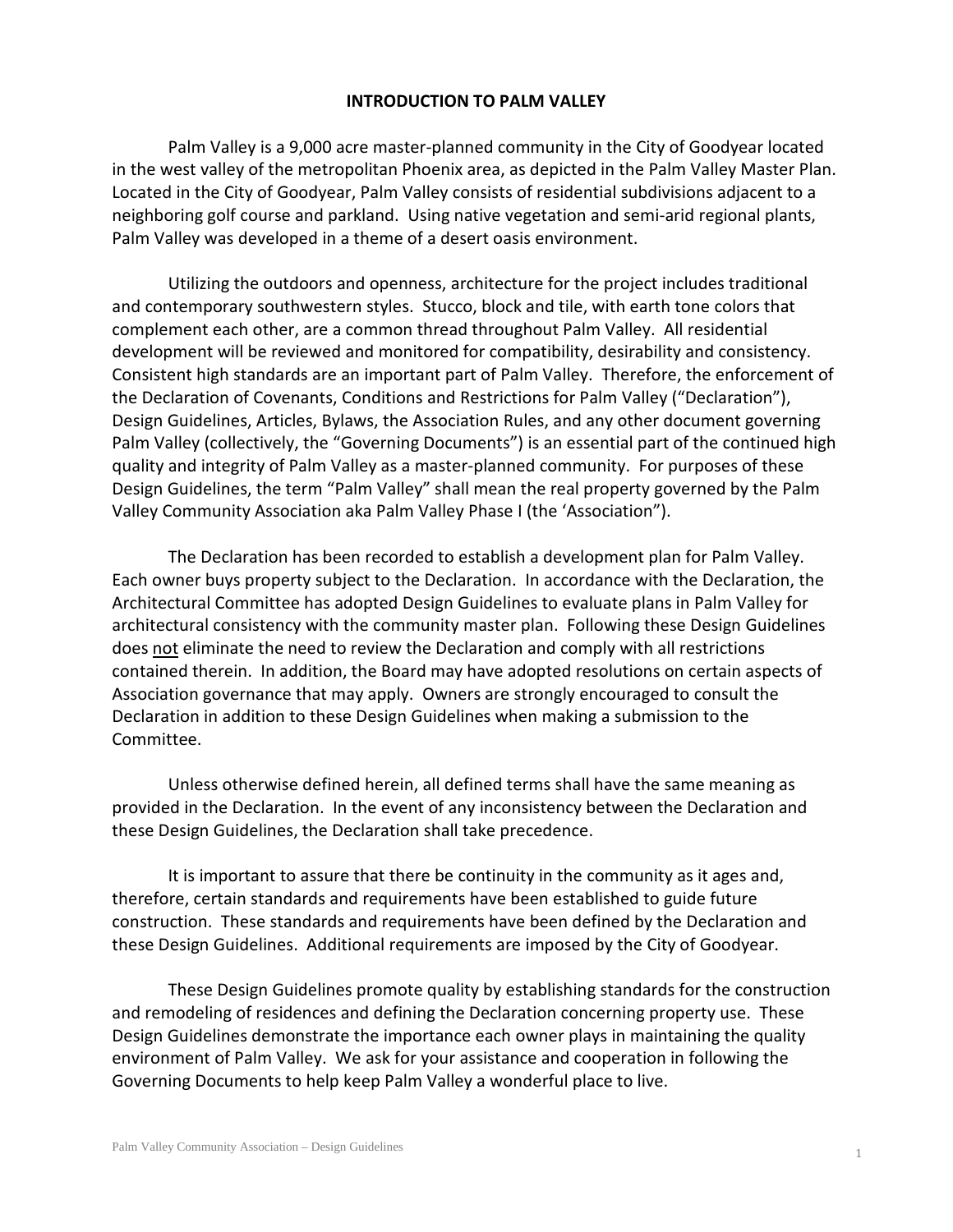### **RESIDENTIAL ARCHITECTURAL REVIEW PROCESS**

The requirements, objectives, standards, and procedures contained in these Design Guidelines are all intended to establish and maintain a unified community image for Palm Valley. Through these Design Guidelines and the Residential Architectural Review Process Policy adopted by the board, a consensus is achieved between individual aesthetic judgment and the broader interests of community standards.

Article IV, Section 2(a) of the Declaration requires the written approval of the Residential Architectural Committee ("Committee") before any change is made to a residential property or building exterior. A Request For Architectural Approval form must be submitted and approved by the Committee prior to commencement of work. The Committee will approve or disapprove the Request For Architectural Approval by written communication within fortyfive (45) days. Failure by such committee to approve or disapprove a request within forty-five (45) days shall waive the approval requirement.

An Owner(s) may appeal to the Board any decision of the Committee within ten (10) business days of receipt of such decision, by requesting a hearing in writing. The decision by the Board on any appeal in all instances shall be final.

Simply stated, no new construction or remodeling that affects the exterior appearance of a lot, including changes in exterior color, is to occur on any lot or exterior of any home without prior approval of the Committee. The responsibility of the Committee is to review plans to maintain the harmonious, high quality image of Palm Valley.

It is the owner's responsibility to ensure that any proposed construction is coordinated with, and where applicable, approved by other local, state, and federal government agencies. The Committee and Association assume no responsibility for obtaining these reviews and approvals.

The Board or Committee may, at its option, grant variances from the Design Guidelines, which have been established for Palm Valley, except that no such variance may conflict with the restrictions contained in the Declaration. Furthermore, any activity permitted by variance may not have an adverse effect upon other owners and must be in keeping with the high quality of life intended for Palm Valley.

An approved project must be started within six months of the approval date **or the plans must be resubmitted**. **Also, all projects must be completed within six months from the date the project starts.** This means the Owners has a maximum of twelve months from approval date to complete the project. If the approved project has not been completed within this timeframe, the Owner will be required to re-submit for approval and the Committee may require modifications to the project or removal of partially completed work.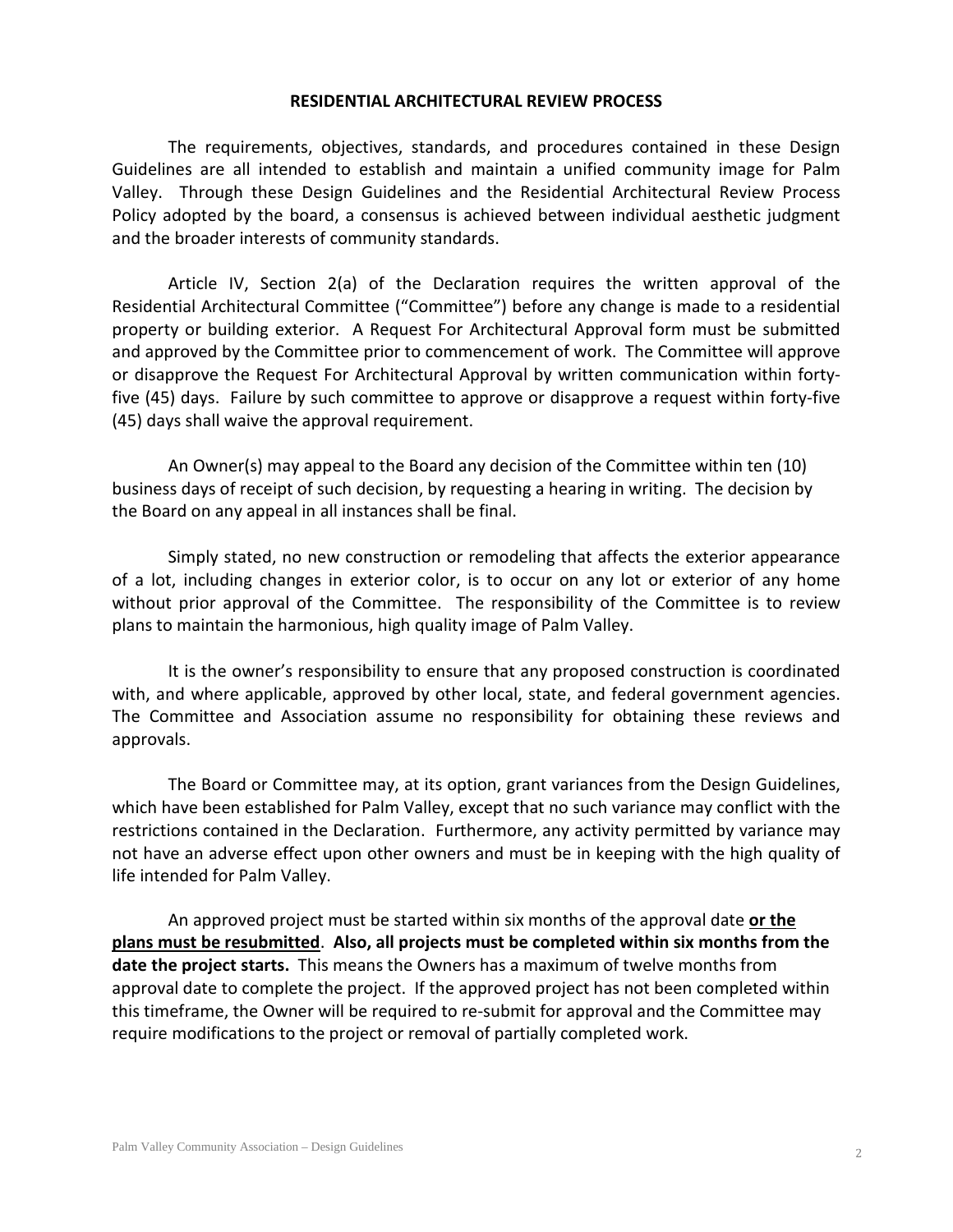### **DESIGN GUIDELINES**

### **I. GENERAL PRINCIPLES**

- **A.** Design Compatibility. The proposed construction must be compatible with the design characteristics of the property itself, adjoining properties, and the neighborhood setting. Compatibility is defined as harmony in style, scale, materials, color, and construction details.
- **B.** Workmanship. The quality of workmanship evidenced in construction must be equal to or better than that of the surrounding properties. In addition to being visually objectionable, poor construction practices can cause functional problems and even create safety hazards. The Committee assumes no responsibility for the safety or habitability of any construction.
- **C.** Building Architecture. In general, any exterior addition or alteration to an existing residence shall be compatible with the design character of the original structure.

### **II. SPECIFIC PRINCIPLES**

- **A.** Antennas See Satellite Dishes and Antennas.
- **B.** Awnings. Awnings are permitted in side and rear yards only, with prior Committee approval and must be of a solid earth tone color. The pattern and colors for awnings must be approved prior to installation by the Committee. In general, the shape and design of any awning must be compatible with the design character of the residence, and all colors must be of natural tones. All awnings and must be kept in good repair.
- **C.** Basketball Goals (Permanent). Permanent basketball goals are not permitted in the front, rear or side yard.
- **D.** Basketball Goals (Portable). Basketball hoops must be placed on the driveway with the most distance from your neighbor's Property line. They must be stored out of sight from the street and adjoining property immediately at the end of play.
- **E.** Barbecues, Fire pits, or Fireplaces (Permanent built-in). Permanent built-in barbecues, fire pits, or fireplaces are allowed if placed within a fenced yard and concealed so as not to be Visible From Neighboring Property. Any such item or component thereof that would be Visible From Neighboring Property must receive the prior written approval of the Committee. All such items must be operated in accordance with applicable laws.
- **F.** Buildings. Home rebuilds or new builds will be subject to A.R.S. 33-1817, as amended from time to time. A building height limit of thirty feet (30') is to be maintained throughout the residential community.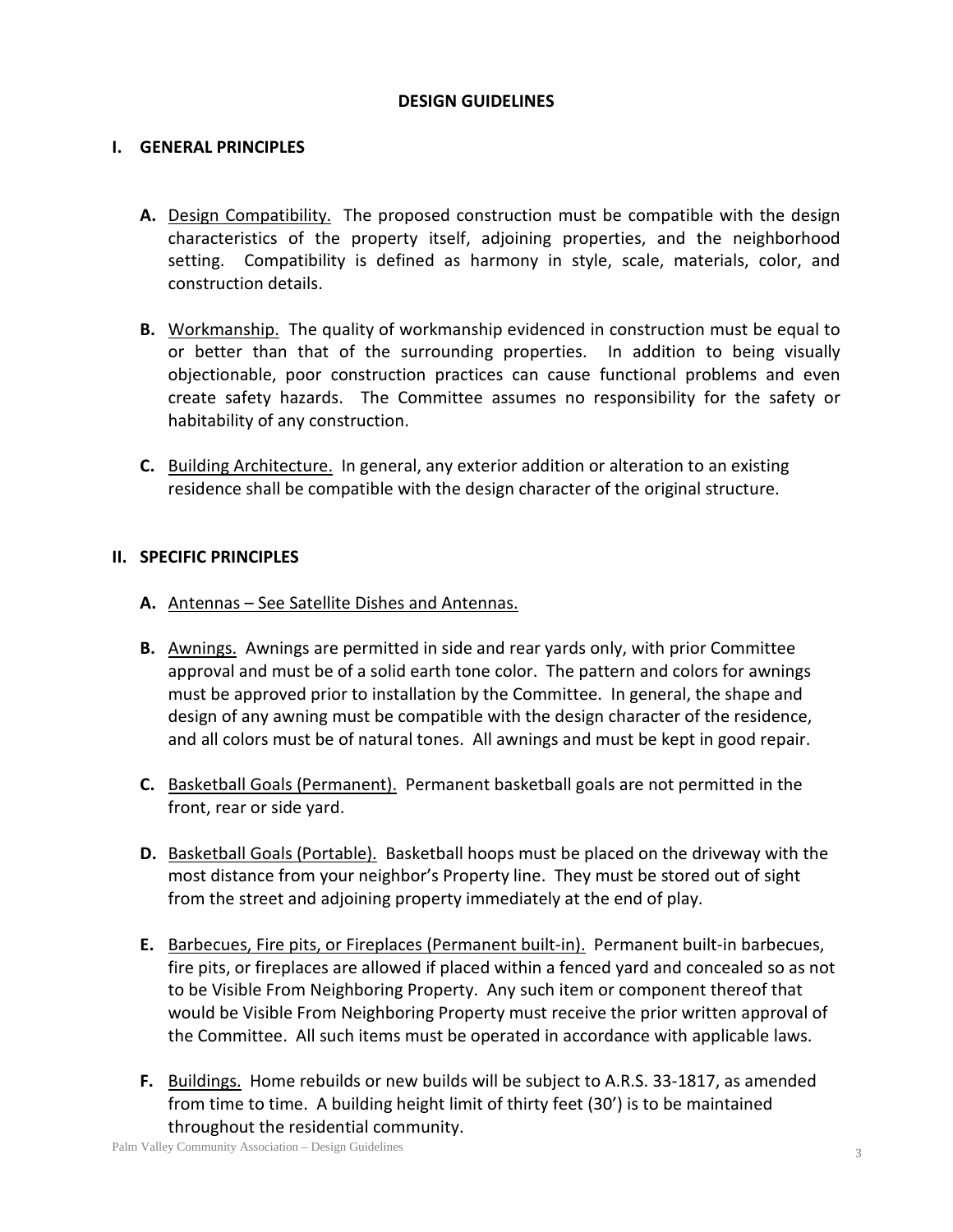- **G.** Carports. Carports are prohibited.
- **H.** Canopies. Canopies are permitted in side and rear yards only, with prior approval from the Committee and must be of a solid earth tone color. The pattern and colors for canopies must be approved by the Committee prior to installation. In general, the shape and design of any canopy must be compatible with the design character of the residence, and all colors must be of natural tones. All canopies must be ground mounted to ensure stability and must be kept in good repair.
- **I.** Clotheslines. Pursuant to Article IV, Section 2(k) of the Declaration, clotheslines or other outside facilities for drying clothes are not allowed unless they are placed within a fenced yard so as not to be Visible From Neighboring Property.
- **J.** Compost. Pursuant to Article IV, Section 2(j) of the Declaration, trash can only be kept in covered containers approved by the Committee and City ordinance. Compost containers are not allowed.
- **K.** Courtyards (Porches/Plazas). All porches, plazas, and courtyards must be approved by the Committee prior to construction.
- **L.** Decks. All decks must be approved by the Committee prior to construction.
- **M.** Dog Runs and Kennels. Dog runs are not allowed.

Animal kennels are prohibited. No animal structure shall provide shelter for more than three dogs over six months of age.

Pursuant to Article IV, Section 2(b) of the Declaration, any other structure to house or confine animals on a lot shall be maintained so as not to be Visible From Neighboring Property, unless otherwise approved in advance by the Committee.

- **N.** Doors. Replacement of front door requires prior Committee approval. All security doors must receive Committee approval prior to installation. The style and color of all security doors must match and harmonize with aesthetics of the community and be similar to the style of the home. Aluminum and wooden screen doors are not permitted.
- **O.** Driveways. Driveways may not be expanded or sealed without the prior approval of the Committee. Paver driveways must meet the following requirements in order to be eligible for approval by the Committee:
	- **1.** Minimum six inch (6") compacted aggregate base;
	- **2.** Minimum one inch (1") sand between base layer and pavers;
	- **3.** A concrete layer placed under both sides of the edge pavers and the edge pavers adhered to the concrete base.
- **P.** Fencing See Walls and Fencing.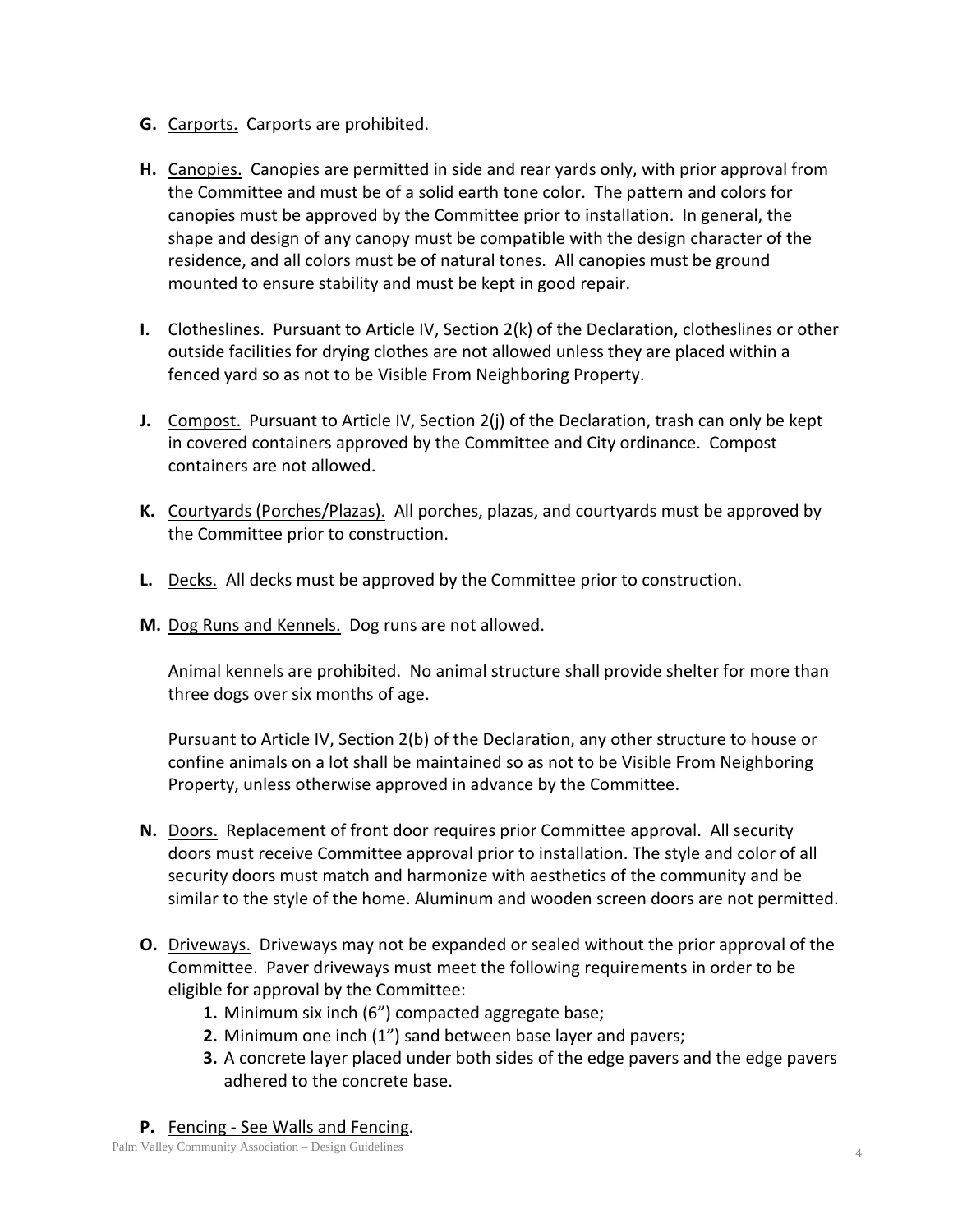- **Q.** Flags and Flagpoles. Every Owner shall be permitted to install a flagpole on their lot subject to the following reasonable restrictions:
	- **1.** The flagpole must not exceed the height of the rooftop of the Owner's home.
	- **2.** Only the following flags may be displayed, and such flags must be displayed in a manner consistent with the Federal Flag Code (P.L. 94-344): the United States flag, the Arizona state flag, the flag of the United States Army, Navy, Air Force, Marine Corps, or Coast Guard, the POW/MIA flag, an Arizona Indian Nations flag, or the Gadsden flag.
	- **3.** The Owner must comply with basic flag etiquette of the Federal Flag Code, including, but not limited to: flag should be lighted or removed at night; flag should be removed during inclement weather; flag should be removed and replaced when it becomes, frayed, damaged or tattered.
	- **4.** No more than two (2) of the flags noted above may be displayed at any one time. The size of the flag on a flagpole shall be of a reasonable size as determined by the Committee.
	- **5.** Owners installing flagpoles must take reasonable efforts to mitigate the noise created by the flagpole and all related hardware.
	- **6.** Illumination of the flag and/or flagpole must be approved in advance by the Committee.
	- **7.** If the flagpole, or its installation, cause damage to any other Lot or the Common Area, the Owner of the flagpole shall be responsible for all damage caused.
	- **8.** All vertical/free standing flag poles must be of a material sturdy enough to hold the flag without leaning or bending of the pole.
	- **9.** Prior to installation of a flagpole on any lot, the Owner must submit an application to the Committee requesting approval for installation of the flagpole. The Committee will consider the height of the flagpole, the requested location of the flagpole, the efforts of the owner to mitigate noise created by installation of the flagpole and related hardware, and the request, if any, to illuminate the flag and flagpole. The Committee shall not unreasonably deny a request to install a flagpole, but retains the right to approve the flagpole subject to the above height, location, noise and/or light restrictions.
	- **10.** Display of the flags listed above shall also be permitted on a bracket mounted on the dwelling.

## **R.** Fountains - See Water Features and Fountains.

**S.** Garages. No garage door shall be left open unattended (must be outside in proximity of garage door). No parking area or driveway shall be used to store junk or other unsightly material. Garages may not be converted into living space.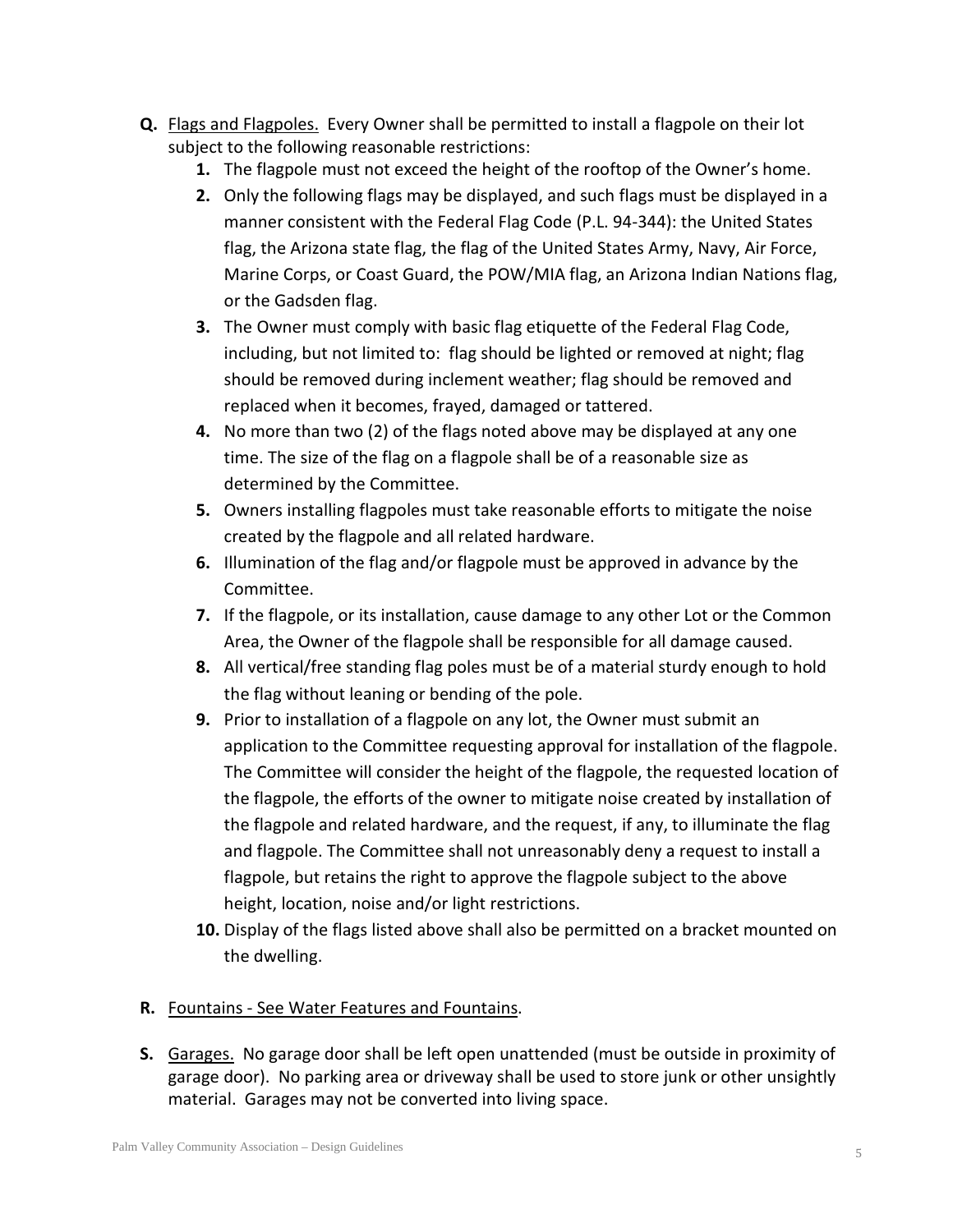- **T.** Garage Sales. Garage sales/yard sales must comply with the following restrictions:
	- 1. The sale shall be carried on wholly within the property line on which the dwelling unit is located.
	- 2. Sale items must be primarily surplus to the residential use.
	- 3. A sale shall operate for not more than three consecutive days and can be held no more than three times within a calendar year.
	- 4. Sale hours and related activity shall be limited to the hours between 7:00 a.m. and 5:00 p.m.
	- 5. Sale traffic must not create a traffic or safety hazard.
	- 6. Signs must be free-standing and the owner is responsible for removal of signs within one hour after conclusion of the sale.
	- 7. All areas must be cleaned the same day as the sale is over.

## **U.** Garbage Containers – See Trash Containers.

## **V.** Gates.

Any alteration to the exterior appearance of a gate requires the prior written approval of the Committee.

The wrought iron color shall be, Black, Italian Dusk (same as Golf Course Fence) or Paint metal to match the color of the home (block wall/house).

The wood slats color shall be, Natural Cedar Stain, Brown Tint Stain, Redwood Stain, or Paint slats to match the color of home (block wall/house).

Double gates may be installed in Palm Valley to allow wider access ways to back yards after prior written Committee approval. Double gates should be of the same type, design and color as the originally installed single gates. Shrubs, trees and other plants should be located between the house and the double gates, where possible.

## **W.** Gazebos – See Pergolas.

- **X.** Golf Ball Netting (Rear Yard-Golf Lots). All netting plans must be approved by the Committee, prior to installation. Approved height will be measured from the Lot grade level (not built up area) with the top of the net at 21' for single story homes and 30' for two story homes. Golf netting structures must be permanent installations, set in concrete footers, with horizontal steel cross members attached to vertical posts with steel connective hardware. Netting and poles must be maintained in good repair, so as to not become a nuisance or unsightly.
- **Y.** Gutters and Downspouts. Gutters and downspouts may be allowed after receiving the prior written approval of the Committee if the gutter matches the trim color and the downspouts match the body color of the home.
- **Z.** Holiday Decorations. Holiday decorations and lights shall be of reasonable design and magnitude so as not to disrupt neighboring residences and property, and shall not be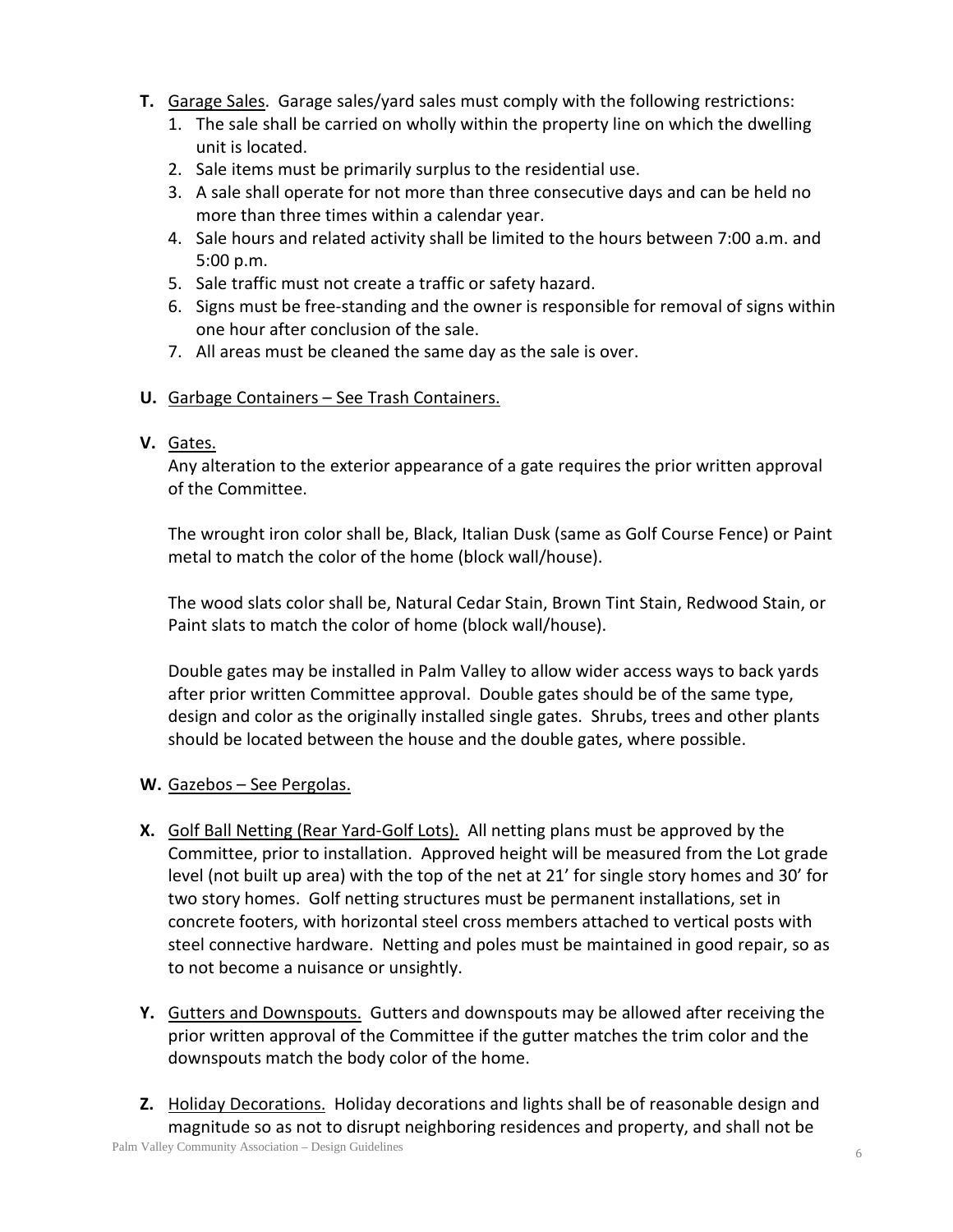installed or utilized prior to 45 days before a holiday and shall be removed no later than 30 days following that same holiday. Decorations must be maintained in good repair and not be allowed to encroach on neighboring properties. No amplified music or amplified sound devices are allowed. Furthermore, installation shall not take place prior to 7:00 a.m. or after 11:00 p.m. Additionally, blinking lights and music within displays shall not be left on after 10:00 p.m. each evening.

- **AA.**Landscape. All alterations to a Lot's landscaping that would be Visible From Neighboring Property require the prior written approval of the Committee. In addition, the following additional restrictions apply to landscaping.
	- 1. Artificial Grass. All artificial grass that will be Visible From Neighboring Property, must be approved by the Committee. Artificial turf (plastic) will not be allowed. Artificial grass should give the appearance of real grass.
	- 2. Boulders. If boulders are used in the landscaping, only granite boulders of a color similar to the indigenous rock of the surrounding areas are allowed.
	- 3. Decomposed Granite. Approved granite colors for use in Palm Valley are earth tone shades in the red or brown/tan family. New granite or granite replacement installations shall be a minimum size of ½" screened rock. All granite in Parcel 17B, Palmilla Lakes, is to be Apache Gold in ½" size or larger. All granite should be spread a minimum of 2 inches deep. Planting under liners are prohibited. River rock is only to be used in "drainage way" design elements. They are not for mounding or accent pieces on the surface grade. Surface rock coverings that are "painted" are not allowed.
	- 4. Hardscape. Planters, paved walkways and other hardscape features visible from neighboring property must be reviewed and approved by the Committee. Surface textures and colors should complement the paint color and materials of the house.
	- 5. Landscape lighting. Landscape lighting is permitted provided it is directed only at the requesting Lot.
	- 6. Landscape Maintenance. All landscaping for which the Owner has responsibility pursuant to Article IV, Section 2(d) of the Declaration shall be maintained in a neat and attractive condition. Minimum maintenance requirements include watering, mowing, edging, pruning, tree trimming, removal and replacement of dead or dying plants, removal of weeds and landscaping debris, removal of trash, and replenishment of decomposed granite as needed. All granite areas shall be treated with pre-emergent weed control at regular intervals to retard weed growth.

Front yards and golf course and view fence rear yards are subject to the Design Guidelines regarding landscaping and they will be enforced. Each homeowner is responsible for keeping his yard neatly trimmed, properly cultivated and free of trash, weeds and other unsightly material. Homeowners should attempt to blend their landscape design with the desert environment found in the Palm Valley area.

Homeowners are responsible for maintaining the landscaping on their lot and the public right of way adjacent to their lot which includes areas beyond block walls to the sidewalk the length of the lot.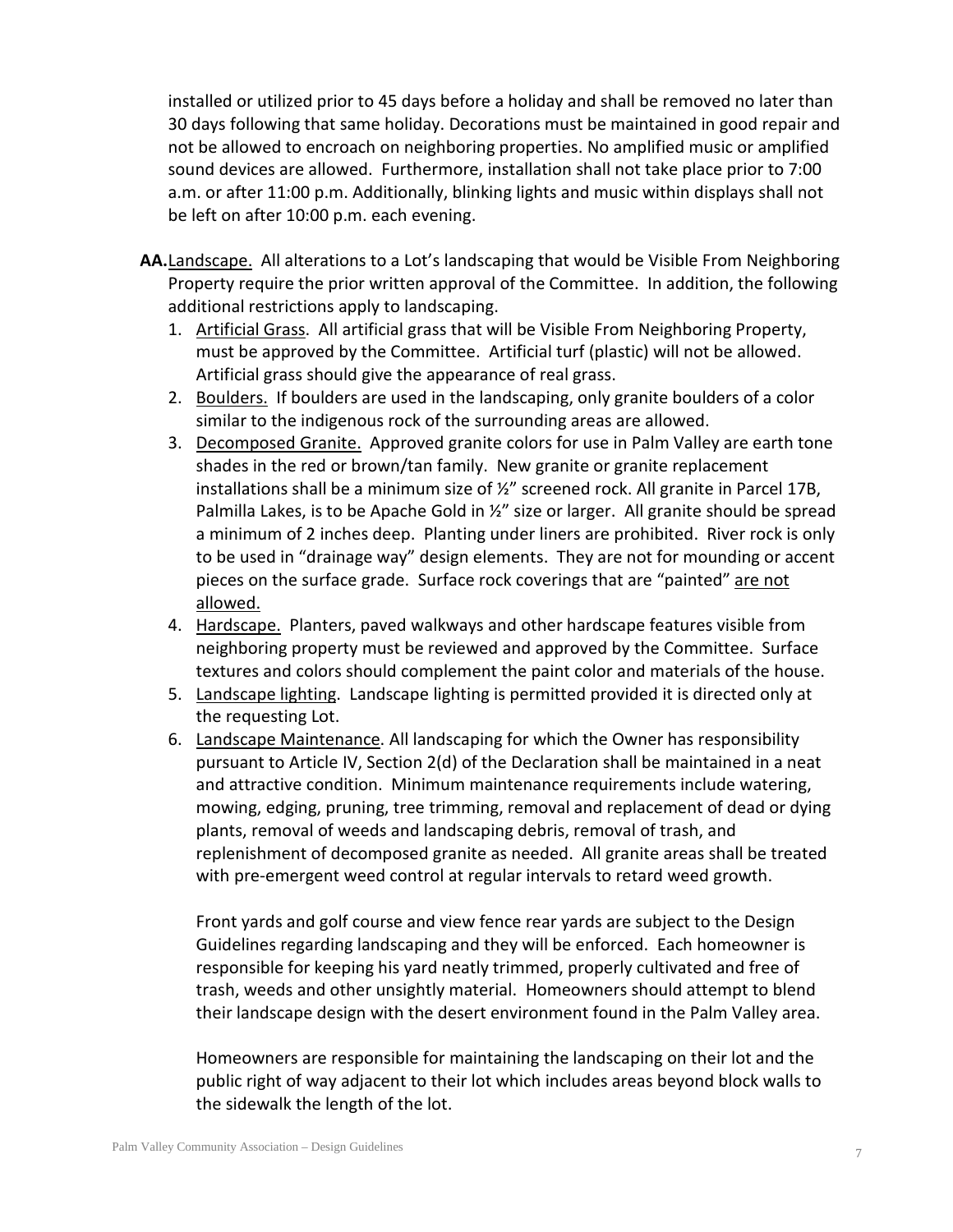- 7. Landscape Requirements. Each front yard shall have a minimum of one tree 15 gallon size or larger. Plants and shrubs shall be sufficient in quantity and size as to provide a well-landscaped appearance. See Appendix A for approved plants and trees. All yards, front, rear and side, must be landscaped. At a minimum there should be one (1) shrub per fence/block wall panel. This includes areas around mailbox structures. Plant material in the Cacti family should not be planted near walkway areas.
- 8. Ornamentation. The utilization of non-living objects as ornaments in the landscape is discouraged, particularly in front or side yards visible from adjacent properties and roads. Such ornamentation includes driftwood, wagons, animal skulls, wagon wheels, and sculpture (flamingos, deer, etc.) The goal of any landscape improvement is to promote a pleasing and harmonious neighborhood character.
- 9. Plant Material. The Committee has approved Appendix A as the acceptable plant material for Palm Valley. This list of plant material also includes a list of vegetation types and varieties that are expressly prohibited at Palm Valley.
- 10. Grass. Grass must be kept in a well-manicured condition, and must be cut, edged, and trimmed at regular intervals, and defined by a border. Grass must generally be kept healthy and green with appropriate frequency and quantity of water applications, except that if lawn areas are not over seeded with winter rye seed they must be kept trimmed and weed free.
- 11. Water Conservation. The Board supports water conservation in Palm Valley. Information on the xeriscape concept may be found at the City of Goodyear.
- **BB.**Machinery & Mechanical Equipment. Machinery and equipment is restricted pursuant to Article IV, Section 2(l) of the Declaration. In addition, all permitted equipment Visible From Neighboring Property must be approved by the Committee prior to installation.
- **CC.** Painting. See Appendix B for approved paint colors. Paint colors shall be eggshell or flat finish.
	- 1. General.

a. All exterior painting requires prior approval of the ARC, with the exception, if the home is to be repainted the existing color(s) ARC approval is not necessary.

b. Painting submittals will be automatically approved if:

(i) A color scheme from the approved list is used and the garage door is to match the body color; or

(ii) The entire home is to be painted a single color using any body color from the approved list.

c. Painting submittals require architectural committee review if any color or color scheme that is not specifically listed on the approved list is to be used, or if the garage door is to be any color other than the body color.

2. Parcel 17B - Palmilla Lakes. The lower body of the home and fences must be Sherwin Williams Pottery Urn, the trim must be Sherwin Williams Natural Tan, the garage door may be either Natural Tan or the color of the upper body of the house, and the upper body of the house may be any color from the approved paint list.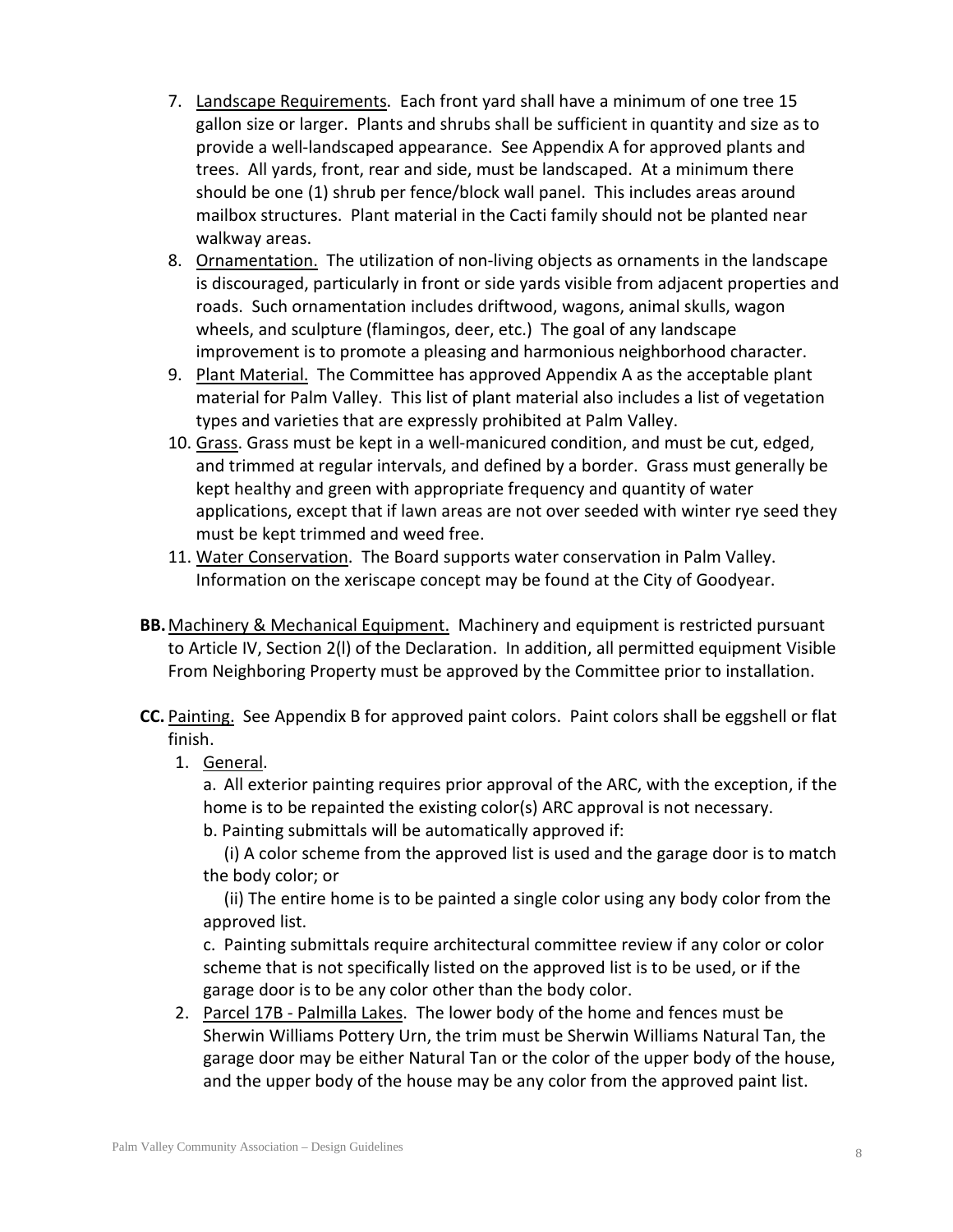- **DD.** Patio Roofs. All permanent additions to a home including patio covers and buildings must be submitted to the Committee for approval prior to construction. See also Awnings, Canopies, and Pergola sections of these Design Guidelines.
- **EE.** Pergolas. Pergolas and gazebos are permitted in side and rear yards only, with prior Committee approval, and must be ground mounted and painted to match the color of the home.
- **FF.** Play Equipment. Play equipment is allowed in rear yards only with the prior written approval of the Committee. They shall be subject to the following guidelines:
	- 1. Every effort should be made for structures to be set back a minimum of 15 feet from any perimeter wall.
	- 2. Maximum height allowed to top support bar or highest point of structure is 10 feet.
	- 3. Maximum height of any deck/platform is to be 4 feet above ground.
	- 4. The distance from the ground elevation to the top of the perimeter fence must be measured and submitted with plans.
	- 5. The Committee will take the appearance, height, and proximity to neighboring property into consideration.
	- 6. Any shade canopy must be a solid tan or earth tone color. Equipment should be constructed of natural wood materials or painted a natural color.
	- 7. Submit a brochure or picture if possible.
	- 8. The Committee may require screening landscaping as a condition of approval.
	- 9. Lots with view fences will keep structures in a properly maintained appearance. The Committee has the right to determine when structure needs repair or maintenance.
- **GG.** Pools/Spas. Swimming pools and spas shall be located no closer than three feet from any view fence and must conform to City code.

Swimming pools, spas, and hot tubs are not allowed in any front yard. Above ground hot tubs on any golf course lot require prior approval by the Committee.

Temporary or above-ground pools (other than children's portable wading pools of less than eight (8) feet in diameter and 18 inches in height) are expressly prohibited.

Entry for pool/ spa construction will be granted across a common area through the Association's walls, only with prior Committee approval.

Pool/spa equipment, where Visible From Neighboring Property, golf course or view fence lots require the prior written approval of the Committee. Appropriate screening may be a condition of approval. Such screening shall consist of a block wall, finished and painted to match the adjacent wall.

Pool/spa equipment must be at least five (5) feet from a view fence.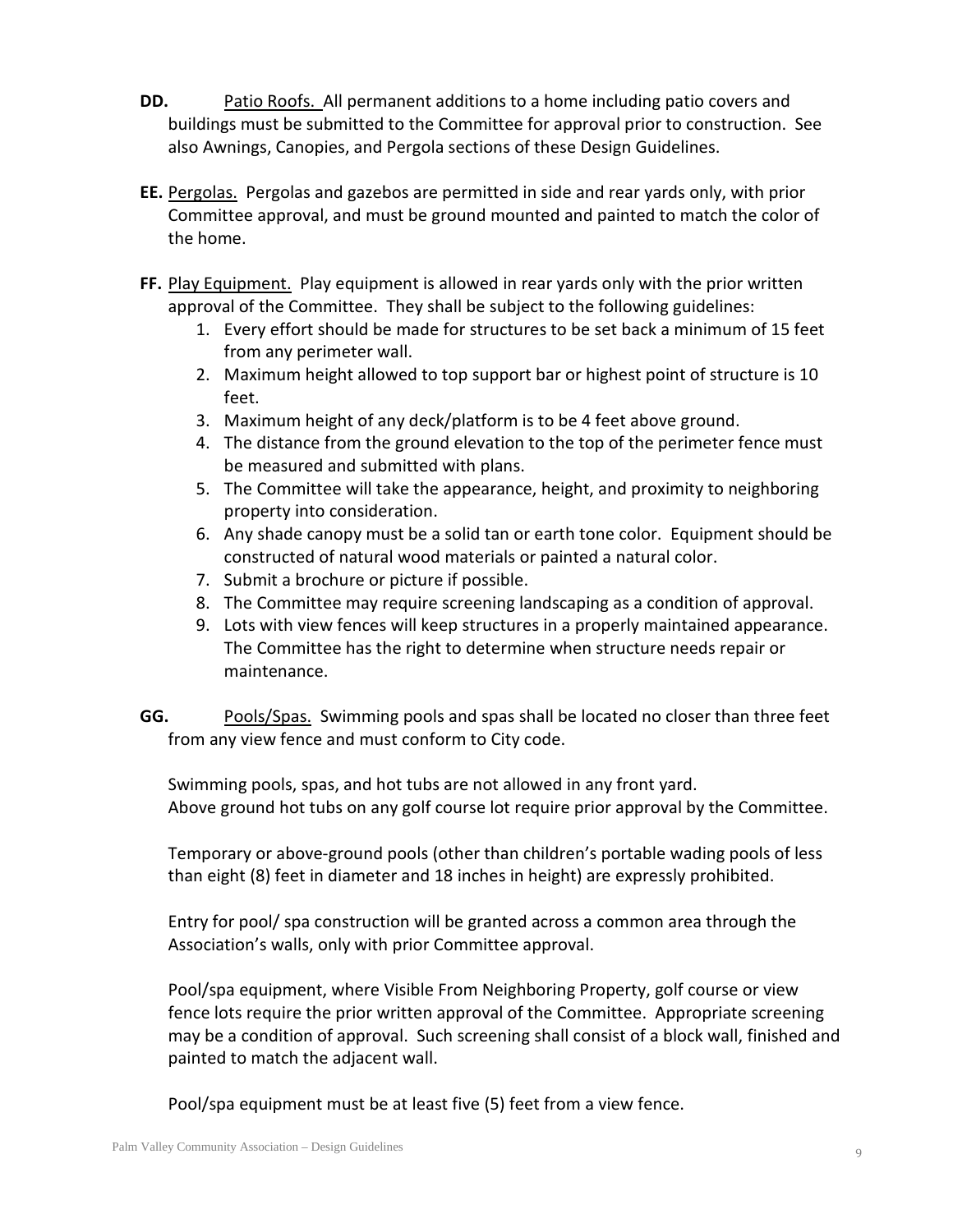All backwashed water shall be retained on the owner's lot. If necessary, a hole shall be dug and filled with rocks to provide for the needed capacity. A pool/ spa may not be backwashed into the golf course, washes, common areas, drainage ways or streets. In the event a hole is made in a wall to backwash into prohibited areas, the Association may repair the wall at the homeowner's expense. If draining a pool, contact the City of Goodyear for the required permit which will specify the requirements.

Screening and fencing for safety and security must comply with the City of Goodyear Code Requirements. In general, screening with plant material and/or fencing with painted metal picket fence is preferred. Any additional walls shall match the color of the existing view fence wall. Lots with any view fence shall paint additional fencing to match the color of the view fence or the color of the block wall and home. Chain link fences are prohibited.

Rock or water features associated with pools and spas, greater than six (6) feet high or higher than the fence are not allowed. Rock or water features integrated with the pool and spa must be setback a minimum of three feet from any property line.

Pool slides greater than six (6) feet in height are prohibited.

- **HH.** Roof Equipment. No evaporative coolers or air conditioning units shall be placed on any roof without the prior written approval of the Committee. See also Solar Collectors.
- **II.** Satellite Dishes and Antennas

No satellite dish which exceeds one meter in diameter or diagonal measurement, or any antenna on any mast which exceeds twelve (12') in height above the roofline may be placed, installed, constructed or kept on any lot without the prior written approval of the Committee.

Antennas and satellite dishes governed by the Federal Communications Commission ("FCC") rules must still comply with the following regulations:

- 1. No antenna may encroach upon the Common Area or the property of another Owner.
- 2. Antennas, masts and any visible wiring must be painted to match the color of the structure to which they are installed, provided the painting does not interfere with acceptable quality signal and does not void the manufacturer's warranty.
- 3. The antenna must comply with all applicable city, county and state laws, regulations and codes.
- 4. In order to protect against personal injury and property damage, an antenna may not be placed in a location where it may come into contact with a power line and the antenna must be properly grounded and secured.
- 5. Antennas may not block or obstruct any driver's view of an intersection or street.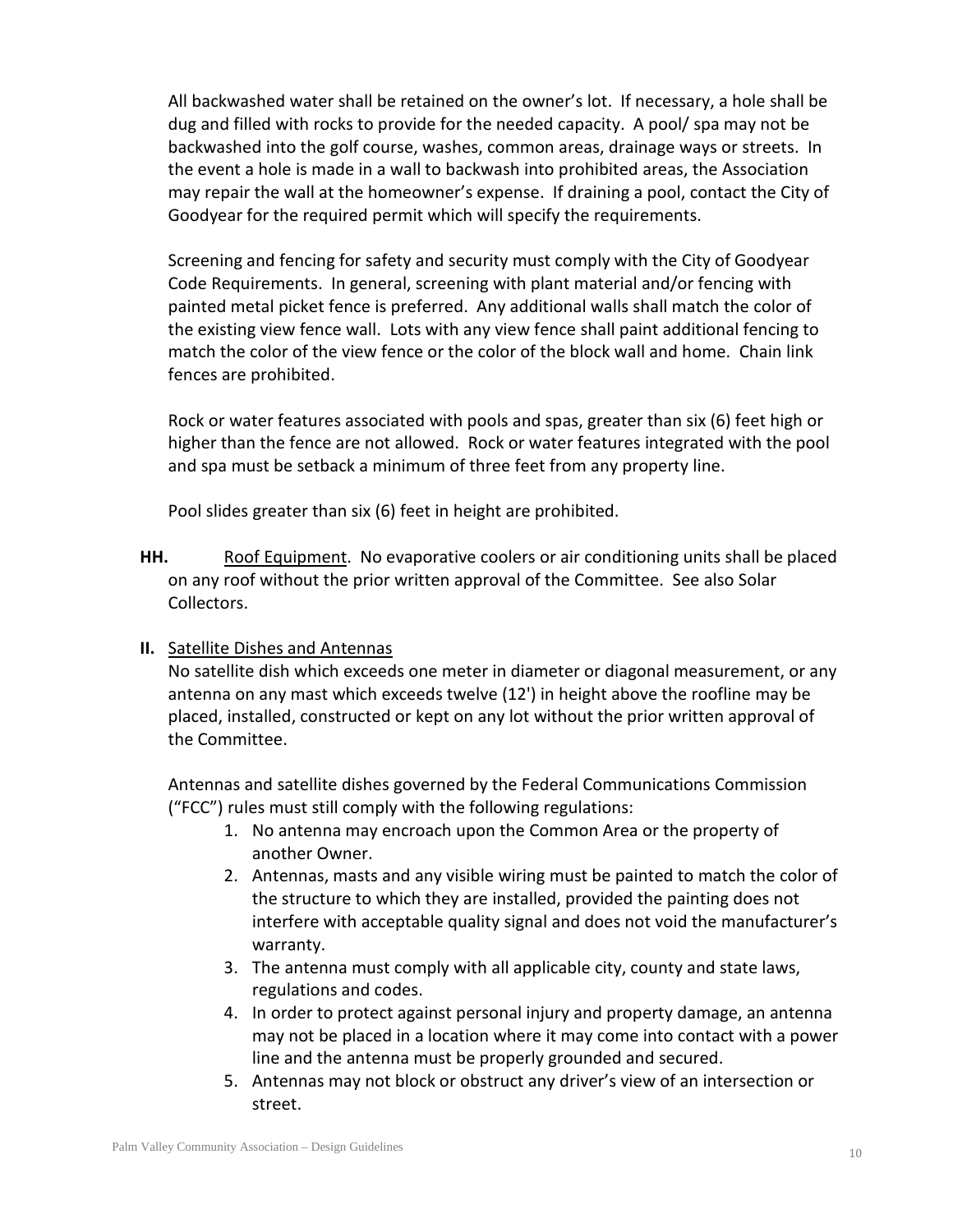- 6. If the antenna is attached to a mast, the mast height shall be no higher than absolutely necessary to receive acceptable signal quality. In order to protect against personal injury or property damage, masts installed upon a roof may not be installed nearer to the Lot line than the total height of the mast and antenna or in a manner such that it would touch a power line if it fell.
- 7. The Owner is responsible for all damage caused by or connected with the antenna. The Owner must hold the Association harmless and indemnify the Association in the event that someone is injured by the antenna. The Owner shall keep the antenna in good repair so that it does not violate any provision of the Governing Documents.
- 8. If any of these provisions is ruled invalid, the remainder of these provisions shall remain in full force and effect. If the FCC modifies its rules, the modified rules shall be incorporated into these provisions as if fully set forth herein.
- **JJ.** Screens/Sun Screens. All sun screens must receive the prior written approval of the Committee. Sun Screens must be black or match the color of the home. Sun screens should be installed in a uniform manner meaning all visible windows from each angle need to match, all screened the same or not screened. See also Window Coverings.

## **KK.** Signage.

No signs may be placed on the common area property without the approval of the Board.

No signs may be placed on any Lot without the prior written approval of the Committee except for the following:

- 1. Signs required by legal proceedings or which cannot be prohibited by law.
- 2. Residential identification signs (not exceeding 80 square inches).
- 3. Security signs (maximum of 12" x 12" and within 2 feet of home).
- 4. Garage Sale signs must comply with specifications previously outlined in this document under the Garage Sale heading.
- 5. Signs (Children at Play). Cautionary signs regarding children may be temporarily displayed as follows:
	- a. The signs are displayed in residential areas only.
	- b. The signs are removed within one hour of children ceasing to play.
	- c. The signs are displayed only when children are actually present within fifty feet of the sign.
	- d. The temporary signs are no taller than three feet in height.
	- e. The signs are professionally manufactured or produced.
- 6. Signs (For Sale/For Rent). One professional quality for sale/for rent sign not exceeding eighteen by twenty-four inches and one sign rider not exceeding six by twenty-four inches, may be placed wholly within the member's property.
- 7. Open house signs that may not be prohibited by law.
- 8. Signs (Political). The indoor or outdoor display of political signs as permitted by county and municipal ordinances by an association member on that member's property is permissible no earlier than seventy-one (71) days before the day of an election and must be removed no later than three (3) days after an election.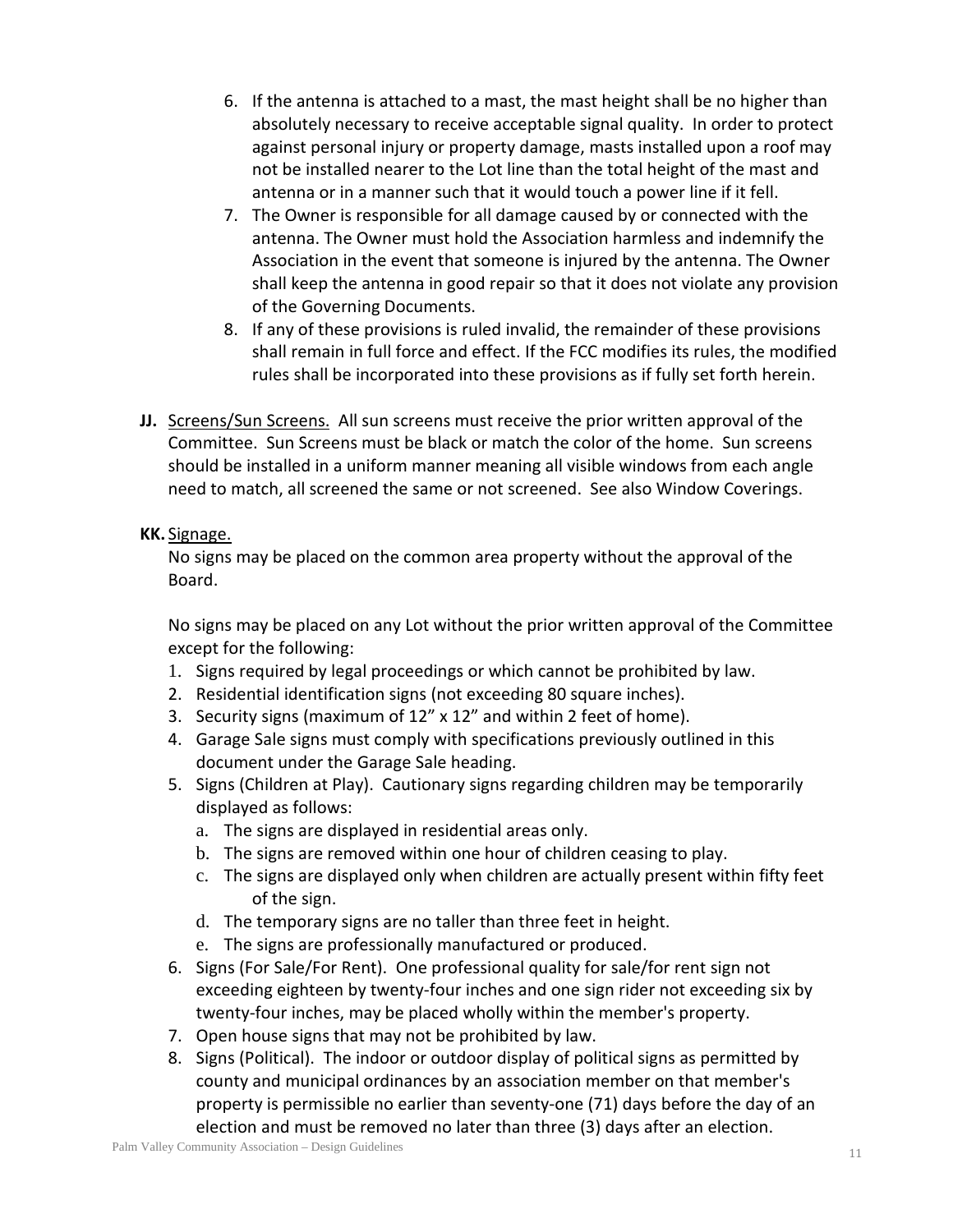9. All signs placed on any property must be maintained in good condition.

## **LL.** Solar Collectors.

The Association recognizes the Owners' right to install and use solar energy devices, and hereby adopts these guidelines in order to regulate the placement of solar energy devices. This provision applies only to the types of solar energy devices listed in A.R.S. § 44-1761; other devices must comply with the provisions of Article IV, Section 2(w) of the Declaration.

If the solar energy device is one of the devices listed in A.R.S. § 44-1761, the placement of the solar energy device must be approved in advance by the Committee. Such solar energy device must comply with the following guidelines, to the extent that they do not impair the functioning of the device, or adversely affect the cost or efficiency of the device:

- 1. No solar energy device may encroach upon the Common Area or the property of another Owner.
- 2. A permit from the City of Goodyear must accompany the submission for a solar energy device to help ensure that all state, city, and county laws, regulations, ordinances, and codes are complied with.
- 3. Panels, framing, hardware and piping must be black gray, or dark blue in color or match the roof color as closely as possible.
- 4. In order to protect against personal injury and property damage, the solar energy device may not be placed in a location where it may come into contact with a power line and it must be properly grounded and secured.
- 5. Solar energy devices may not block or obstruct any driver's view of an intersection or street.

The Owner is responsible for all costs associated with the installation and maintenance of the solar energy device and for all damage caused by or connected with the solar energy device. The Owner must hold the Association harmless and indemnify the Association in the event that someone is injured by the solar energy device. The Owner shall keep the solar energy device in good repair so that it does not violate any provision of the Association's Governing Documents.

Any applicable architectural review fee shall be waived for applications for Committee review of solar energy devices.

Notwithstanding anything contained in these provisions, the Declaration, or any other provision of the Governing Documents, these provisions shall not be enforced in a way that (1) prevents the installation of a solar energy device; (2) impairs the functioning a solar energy device; (3) restricts the use of a solar energy device; or (4) adversely affects the cost or efficiency a solar energy device. If any provision of these Rules on solar energy devices is ruled invalid, the remainder of these guidelines shall remain in full force and effect. If the Legislature of the State of Arizona modifies A.R.S. § 33-1816 or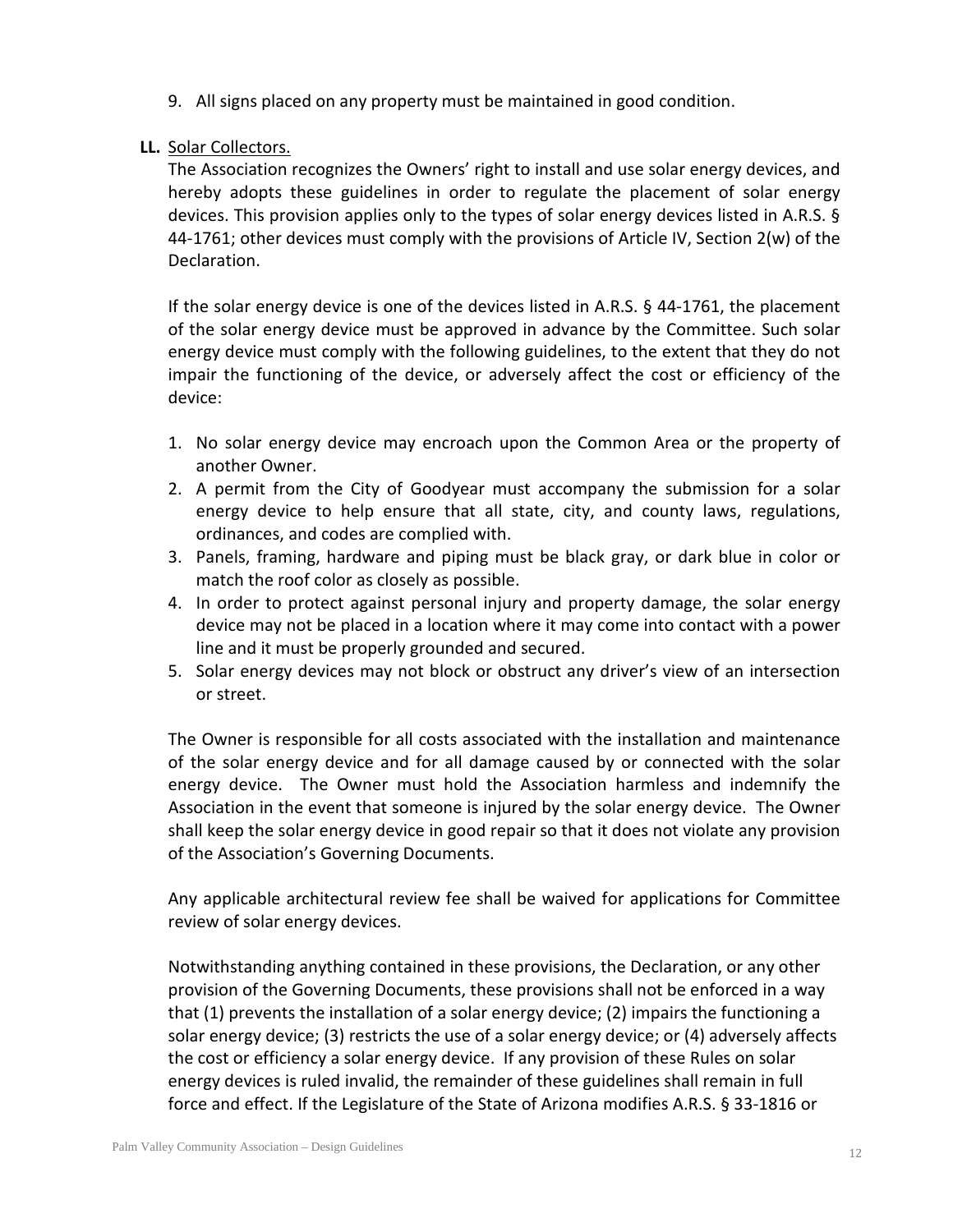A.R.S. § 44-1761, the modified laws shall be incorporated into these guidelines as if fully set forth herein.

- **MM.** Storage Sheds. Metal or other backyard storage sheds detached from the house are allowed only with the prior written approval of the Committee. Generally, such sheds must be lower than the home's surrounding block wall so as to not be Visible From Neighboring Property to the maximum extent possible. Screening of a shed may be a condition of approval.
- **NN.** Trash Containers. Trash containers must be stored so as not to be Visible From Neighboring Property on non-collection days. All garbage and recyclables must be kept inside the container with the lid closed. Do not place items on top, next to or outside of the container. Containers may be placed at the curb after 6:00 P.M. the day before pick up and must be removed from the street and stored from view by 6:00 A.M. the day after pick up. Containers are to be placed in the street, with the wheels to the curb, NOT on the sidewalk. Containers must be placed 3 feet apart from one another. It is the resident's responsibility to clean up small debris, within 24 hours, that may remain after collection.
- **OO.** Trash (Bulk Pick Up). Bulk trash should be placed at the curb. Brush should be cut to 4' lengths and all grass clippings must be double bagged or in a sealed box. It is the resident's responsibility to clean up small debris, within 24 hours, that may remain after collection.

The following items are NOT allowed for bulk collection: hazardous material, large auto parts, boats, tires, oil, rocks, dirt, and unwanted construction material such as roofing materials, drywall and concrete. Large amounts of trash that will not fit in your container and/or items not allowed for bulk trash pick up should be taken directly to a landfill.

Landscape trimmings may be placed at the curb as early as the Saturday before pick up. All other bulk trash is not to be placed at the curb until 24 hours prior to pick up.

**PP.** Walls and Fencing. All alterations or modifications to walls or fences must receive the prior written approval of the Committee. Masonry and wrought iron fencing shall comply with all local, state, and federal codes, regulations and ordinances. All perimeter walls along street frontage golf course and public open space shall be 4" post tension interlocking Royce wall Proto II or equal. All perimeter walls along Palm Valley Blvd., Dysart, Litchfield, Thomas and McDowell shall be Dunn Edwards Evershield Exterior Masonry Paint Color Brown Owl (or other manufacturer color equivalent) on all visible sides except within the enclosed fenced rear yard. Block walls situated upon a lot or between two lots shall be painted Dunn Edwards Brown Owl (or other manufacturer color equivalent), or painted to match the color of the home.

Palm Valley Community Association – Design Guidelines 13 View wall fencing shall be 1" x 1" tubing, 16 gauge, at 4 ½" o.c. vertical in a style and geometry matching existing view wall fencing. If aluminum or other fencing material is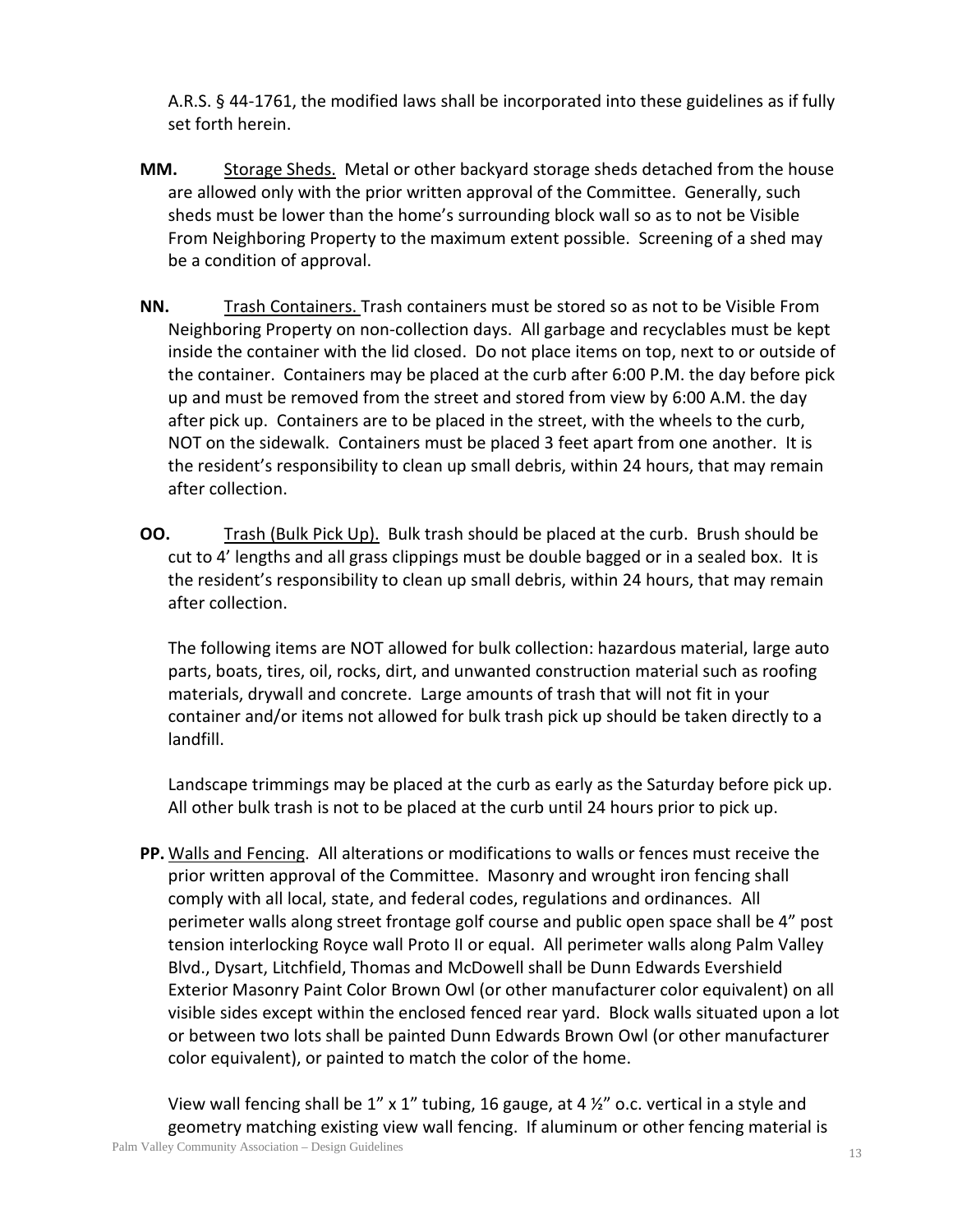desired, prior architectural approval is required. Along golf course and Common Areas, all view wall panels shall be installed flush with face of masonry block to eliminate possible toehold. Metal fencing and gates shall be plumb, square and straight with masonry. View wall fencing shall be Dunn Edwards Enduragloss Enamel, Italian Dusk or another manufacturer color equivalent.

Gates may not be installed in fences or walls separating Lots from the golf course or Common Areas.

- **QQ.** Water Features / Fountains. Water Features and fountains are not permitted in front yards.
- **RR.**Window Coverings. The installation and types of windows coverings are regulated by Article IV, Section 2(x). Furthermore, all window coverings must be white, neutral or pastel in color if facing the street. No reflective materials shall be permitted outside or inside of any windows Visible From Neighboring Property.

In no event shall windows be covered with paper, aluminum foil, bed sheets or any other materials or temporary coverings not specifically intended for such purpose. No interior or exterior reflective material, window bars or window covers shall be used until such items have been approved by the Committee.

## **Contact management to report complaints and/or violations.**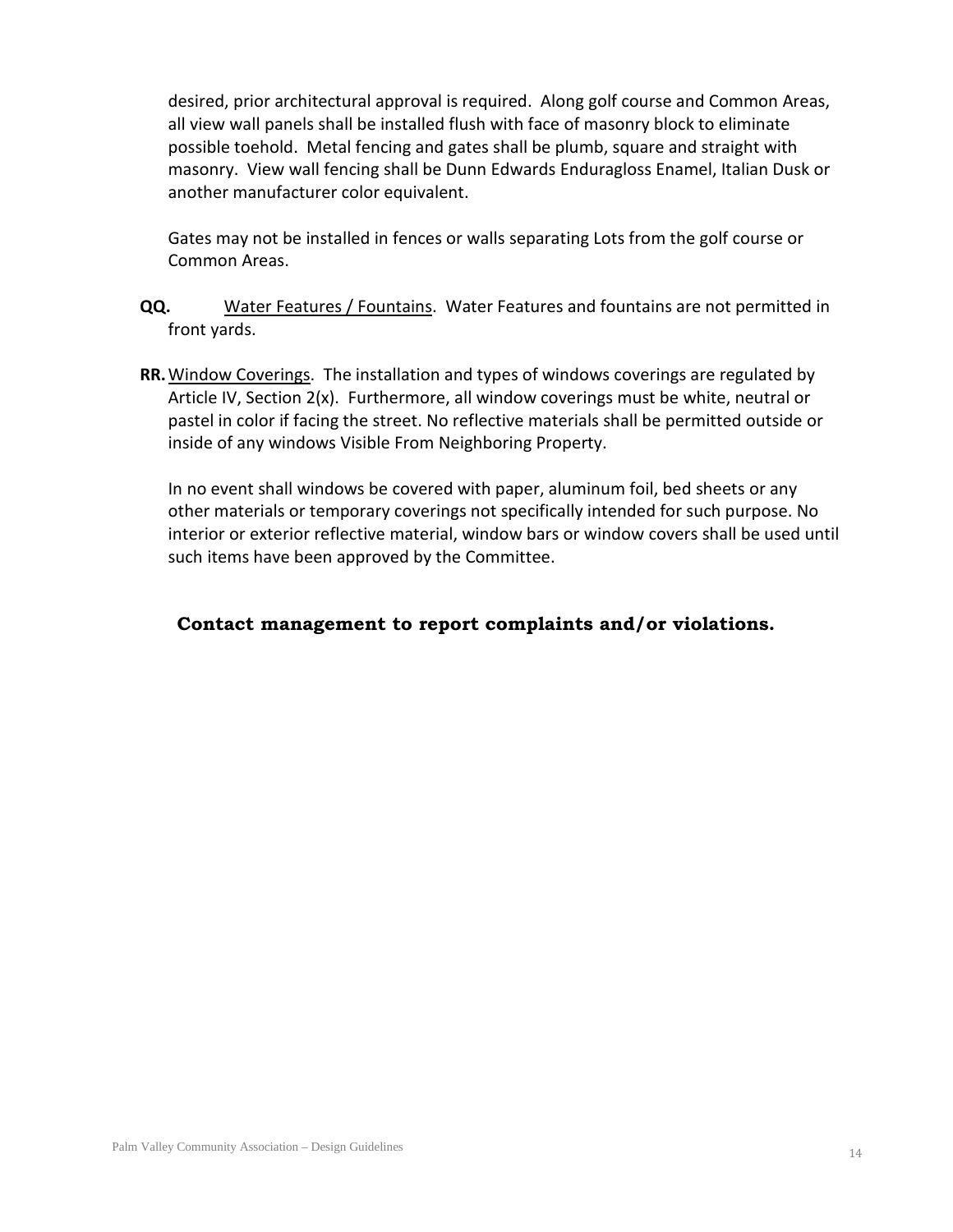### **APPENDIX A**

### **APPROVED PLANT LIST**

Plants that live in the desert have numerous particles to aid in their survival. These include taproots, waxy leaf coatings, dormancy in drought, and the ability to close leaves or to absorb enormous amounts of water in brief periods of time. Many of these devices work to minimize the evapotranspiration rate, allowing these plants to exist on incredibly small amounts of rainfall. By providing supplementary irrigation at regular intervals, one can maintain the optimal appearance of these plants. For this reason, the plants on the following list are either indigenous to the region, or are from other semi-arid regions of the world.

As a helpful reference, the following five books can be used for clarification and information.

- 1) **Plants For Dry Climates**  1992 Edition by Duffield and Jones
- 2) **New Western Garden Book** by Sunset
- 3) **Native Texas Plants** by Wasowski and Wasowski
- 4) **Low Water Use Plants** by Shuler
- 5) **The Low Water Flower Gardener** by Johnson and Millard

Plants may be deleted or added to this list at the discretion of the the Committee or upon the request of an Owner provided the suggested new plant meets the following criteria: native to a semi-arid region; compatible with the existing environment in color, texture and mass, drought tolerant; adaptive to the soil; attractive foliage; extended bloom period; ease of maintenance. The plant list may also be modified by the Declarant for an individual Parcel. This may be considered to allow for greater compatibility with an architectural style or theme. The botanical name, description and other pertinent information that may be necessary to ascertain if the plant meets the above criteria may be submitted to the Committee for its consideration and approval.

This plant list has been broken down into the following categories: trees, shrubs, vines, ground covers, cacti/succulents, grasses and annuals. Without exception, each plant has been selected for its attractiveness as a landscape plant, its ability to blend with the neighborhood landscape master plan, and for its foliage and flower season.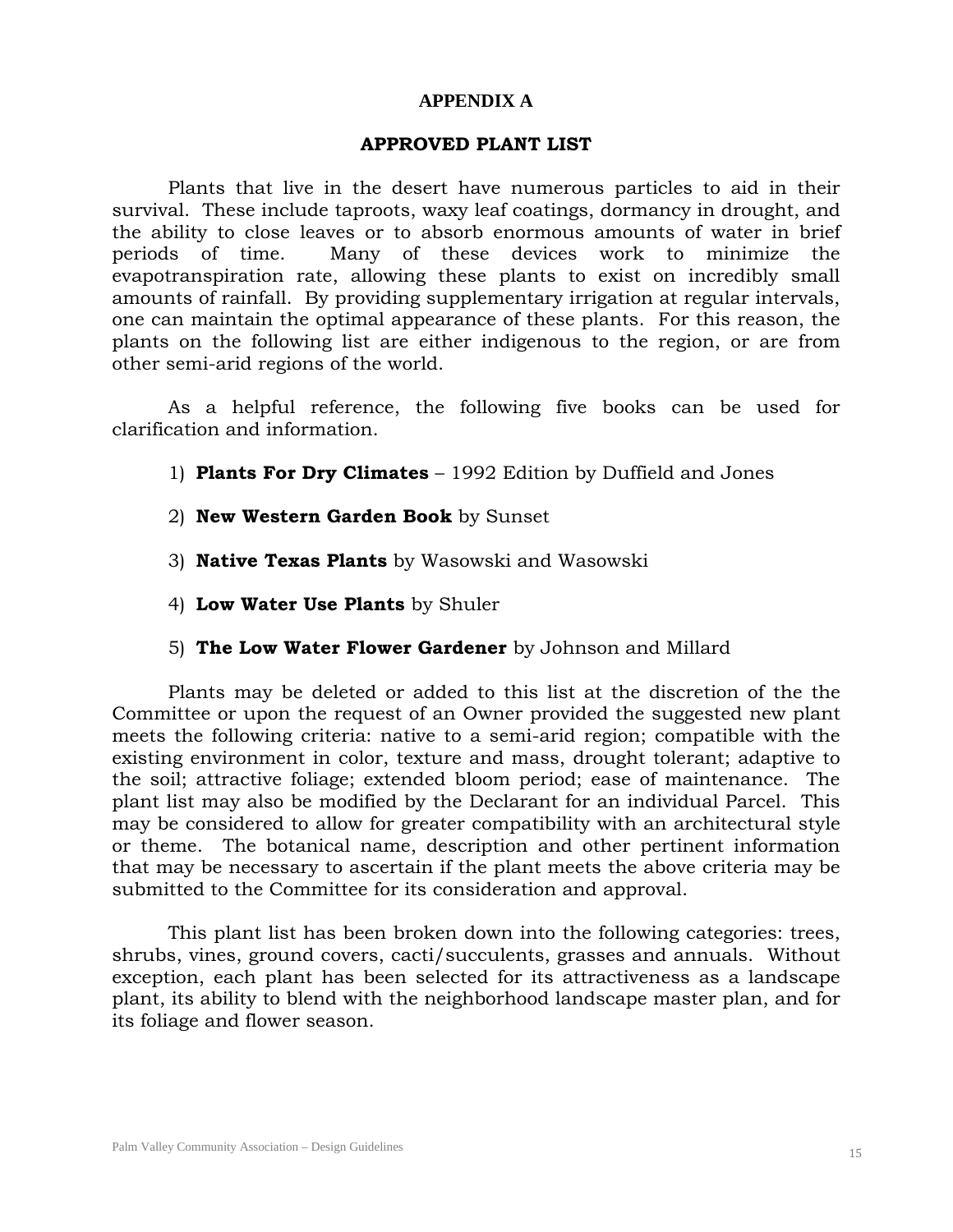### **APPENDIX A APPROVED PLANT LIST**

| <b>TREES</b> | <b>Common Name</b>          | <b>Botanic Name</b> |
|--------------|-----------------------------|---------------------|
|              | Acacia                      | Acacia species      |
|              | African Sumac               | Rhus Iancea         |
|              | Anacacho Orchid             | Bauhnia Conge       |
|              | Apple, Peach, Apricot       | Dwarf Fruit         |
|              | Arizona Rosewood            | Vauquelina Cal      |
|              | Ash Species                 | Fraxinus (SP)       |
|              | Brazilian Pepper            | Schinus terebir     |
|              | <b>Bottle Tree</b>          | Brachychiton p      |
|              | Cascalote                   | Caesalpinia cao     |
|              | <b>Chaste Tree</b>          | Vitex angus-ca      |
|              | Chilean Mesquite            | Prosopis Chiler     |
|              | Chinese Pistache            | Pistachia Chine     |
|              | Citrus                      | Rutaceae            |
|              | Desert Hackberry            | Celtis pallida      |
|              | Desert Willow               | Chilopsis linear    |
|              | Evergreen Elm               | Ulmus Parvifoli     |
|              | Fern-of-the-Desert          | Lysiloma Micro      |
|              | Ficus                       | Ficus Nitida        |
|              | Ficus                       | Ficus Microcar      |
|              | Fruitless Olive 'Swan Hill' | Olea Europaea       |
|              | Ironwood                    | Olneya tesota       |
|              | Jacaranda                   | Jacaranda Mim       |
|              | Japanese Sago Palm          | Cycas Revoluta      |
|              | Live Oak & Oak Species      | Quercus Virgin      |
|              | Mediterranean Fan Palm      | Chamaerops H        |
|              | Mesquite                    | Prosopis specie     |
|              | Mexican Fan Palm            | Washington Ro       |
|              | Mexican Ebony               | Pithecellobium      |
|              | Mimosa                      | Albizia julibriss   |
|              | Mondel Pine                 | Pinus Eldarica      |
|              | Palo Verde                  | Cercidium spec      |
|              | Palo Verde 'Desert Museum'  | Cercidium Hyb       |
|              | Pineapple Palm              | Phoenix Canari      |
|              | Pygmy Date Palm             | Phoenix Roebel      |
|              | Queen Palm                  | Arecastrum Ro       |
|              | Sago Palm                   | Cycas Revoluta      |
|              | Sissoo                      | Dalbergia Sisso     |
|              | Std. Oleander               | Nerium Oleand       |
|              | Texas Ebony                 | Pithecellobium      |
|              | Weeping Bottle Brush        | Callistemon Vir     |
|              | Windmill Palm               | Trachycarpus I      |
|              | Yew Pine                    | Podocarpus Ma       |

Acacia species (Under 35') Rhus Iancea Bauhnia Congesta Dwarf Fruit Vauquelina Californica Fraxinus (SP) Schinus terebinthifolius Brachychiton populneus Caesalpinia cacalaco Vitex angus-castus Prosopis Chilensis Pistachia Chinensis Rutaceae Celtis pallida Chilopsis linearis Ulmus Parvifolia Lysiloma Microphylla Thornberi Ficus Ficus Nitida Ficus Ficus Microcarpa Olea Europaea Olneya tesota Jacaranda Jacaranda Mimosifolia Cycas Revoluta Quercus Virginiana (SP.) Chamaerops Humilis Prosopis species Washington Robusta Pithecellobium mexicana Mimosa Albizia julibrissin Pinus Eldarica Cercidium species m' Cercidium Hybrid Phoenix Canariensis Phoenix Roebelenii Arecastrum Romanzoffianium Cycas Revoluta Dalbergia Sissoo Nerium Oleander Pithecellobium flexicaule Callistemon Viminalis Trachycarpus Fortunei Podocarpus Macrophyllus

**SHRUBS Common Name Botanical Name** Abelia Abelia Grandiflora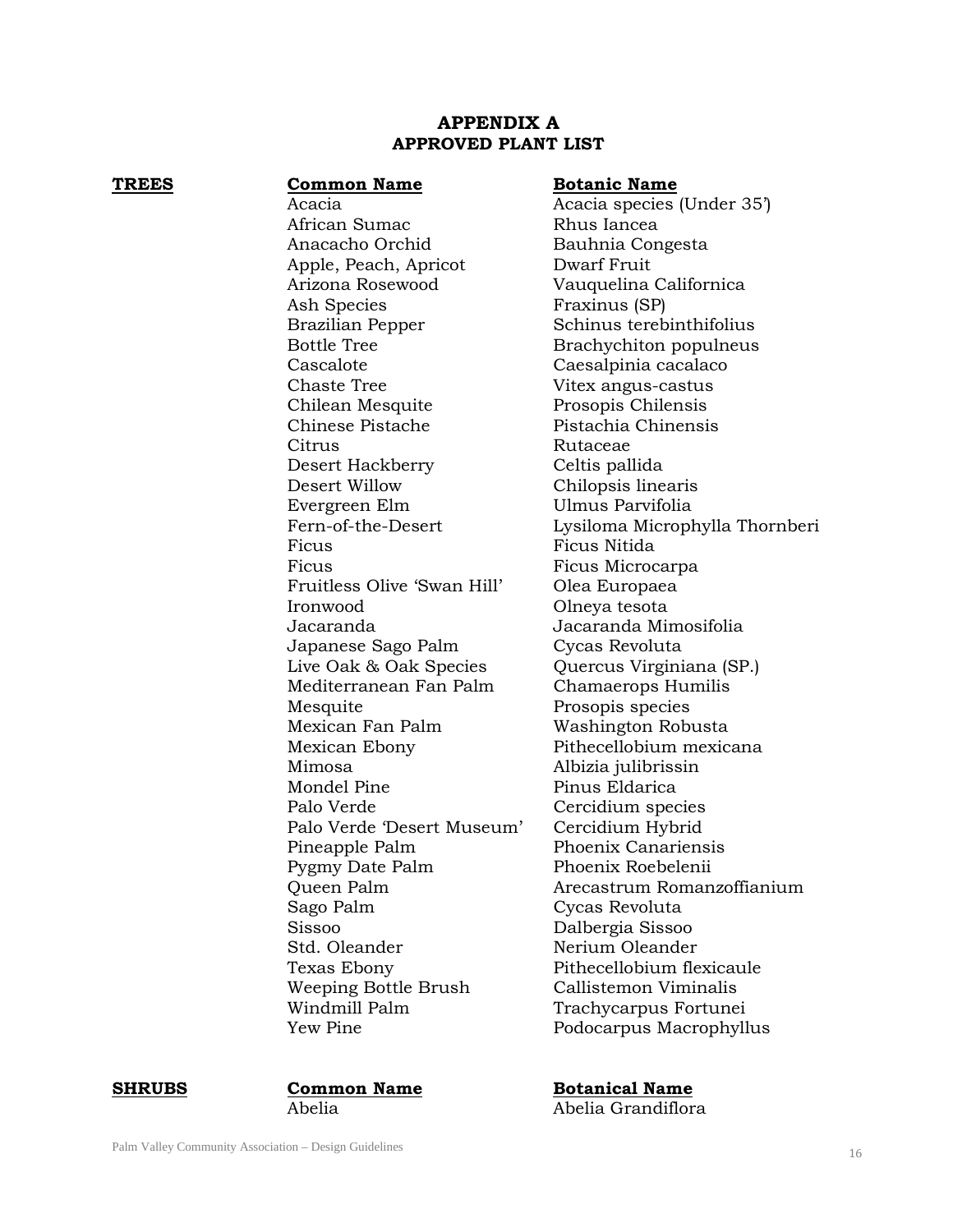Blue Hibiscus Alyogyne huegelii Bougainvillea Bougainvillea (SP.) Boxwood Buxus Bush Bougainvillea Bougainvillea varieties Bush Morning Glory Convolvulus cneorum Cape Honeysuckle Tecomaria capensis Cape plumbago Plumbago auriculata Cassia varieties Cassia species Cordia Cordia boissieri Crape Myrtle Lagerstroemia indica Creosote Bush Larrea tridentate Crucifixion Thorn Canotia holocantha Deer Grass Species Muhlenbergia (SP.) Desert Fern Lysiloma thornberi Desert Honeysuckle Justicia species Desert Lavender Hyptis emoryi Desert Milkweed Asclepias subulata Bird of Paradise Caesalpinia species Dwarf Bottlebrush Callistemon Viminalis Dwarf Pomegranate Punica Granatum Dwarf Pittosporum Pittosporum tobira Dwarf Xylosma Xylosma congestum Emu Bush 'Valentine' Eremophila (SP.) Euonymous Euonymous (SP.) Fairy Duster Varieties Calliandra species Frasers Photinia Photinia fraseri Giant Hesperaloe **Hesperaloe** Hesperaloe funifera Goldeneye Viguiera deltoidea Greythorne Ziziphus obtusifolia Hopseed Bush Dodonaea viscose Indian Hawthorne Raphiolepis Indica Indian Mallow Abutilon palmeri Indigo Bush Varieties Dalea species Juniper Juniperus (SP.) Lantana Species Lantana Camara Lavender Lavendula Angustifolia Liriope Liriope Muscari Littleleaf Cordia Cordia parviflora Mescal Bean Sophora secundiflora Morea Bicolor Dietes bicolor

Agapanthus Amaryllidaceae (SP.) Arizona Rosewood Vauquelinia californica Box Leaf Euonymus Euonymus 'Microphylla' Compact Myrtle Myrtus communis 'Compacta' Desert Carpet Acacia Acacia redolens 'Desert Carpet' Dwarf Myrtle Myrtus Communis Compacta Hibiscus Hibiscus Rosa-Sinensis Jojoba Simmondisia chinensis Lavender Spice Poliomintha Maderensis Mexican Bird of Paradise Caesalpinia (Mexicana)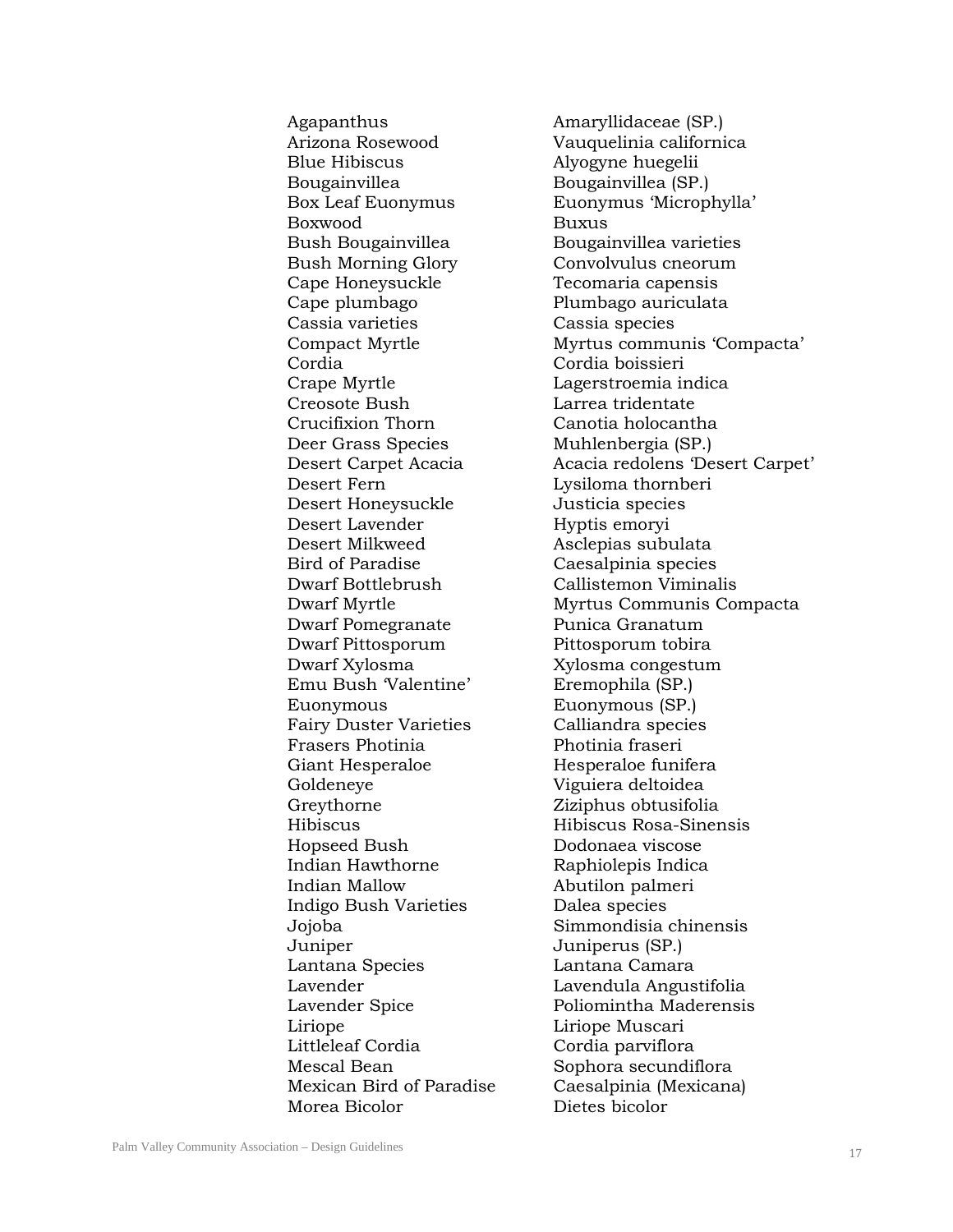Mormon Tea **Ephedra** trifurca Mount Lemmon Marigold Tagetes lemmonii Mountain Marigold Tagetes lucida Nandina Species Nandina Domestica Natal Plum Carissa (SP.) Oleander Nerium Oleander Photinia Photinia Fraseri Pittosporum Pittosporum Tobira Privet Ligustrum Japonicum Purple Heart Setcrea pallida Pyrancantha Pyrancantha (SP.) Rosemary Varieties Rosemarinus officinalis Roses Rosa Ruellia Species Ruellia (SP.) Sage Varieties Leucophyllum species Salt Bush Atriplex varieties Scarlet Betony Stachys coccinea Sugar Bush Rhus ovata Texas Mountain Laurel Sophora secundiflora Texas Sage Species Leucophyllum (SP.) Thevetia Thevitia Peruviana Tropical Bird of Paradise Strelitzia Reginae Turpentine Bush Haplopappus laricifolia White Plumbago Plumbago Scandens White Bush Aloysia lycioides Yellow Bells Tecoma stans

Bougainvillea Bougainvillea (SP.) Carolina Jasmine Gelsemium sempervirens Cat's Claw Vine Macfadyena unguis-Cacti Creeping Fig Ficus pumila Flowering Jasmine Jasminum florididum Hardenbergia (Lilac Vine) Hardenbergia violacea Honeysuckle Species Lonicera japonica Jasmine Species Jasminimum (SP.) Mascagnia Mascagnia species Passion Flower Passiflora incarnate Podranea Podranea rica-soleana Pyracantha Pyrancantha (SP.) Queens Wreath Vine **Antigonon leptopus** Snail Vine Vigna Caracalla Sweet Pea Vine **Lathyrus Odoratus** Vining Pyracantha Pyracantha fortuneana Yellow Morning Glory Vine Merremia aurea Yellow Orchid Vine Mascagnia macroptera

### **VINES Common Name Botanical Name**

Lady Banks' Rose Rosa banksiae, 'Alba Plena' or 'Lutea' Star Jasmine Trachelosperum jasminoides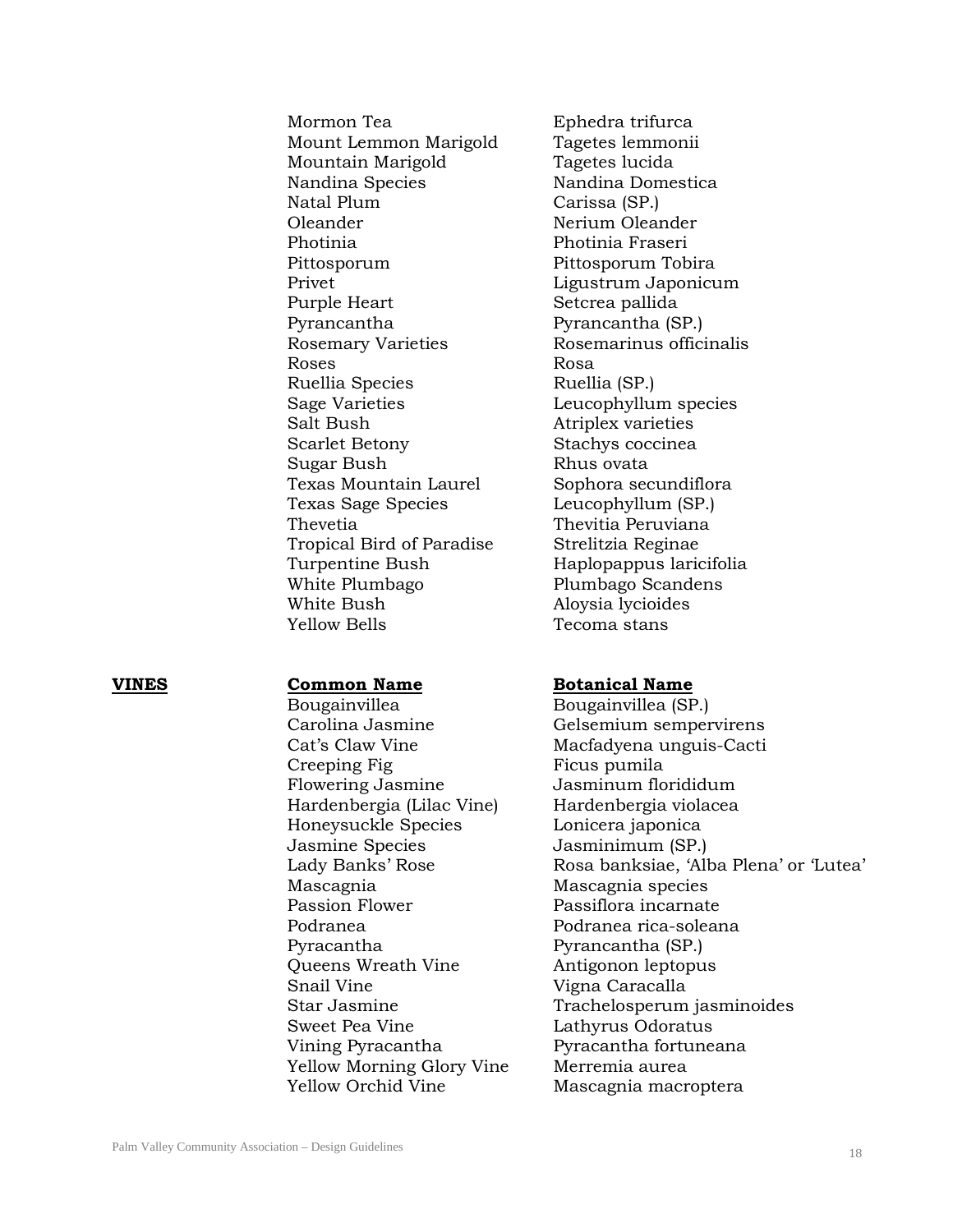### **GROUNDCOVERS Common Name Botanic Name**

Angelita Daisy Hymenoxys Acaulis Asparagus Fern Asparagus (SP.) Bursage **Amobrosia** deltoidea Daylily **Hemerocallis** hybrid Desert Mallow Sphaeralcea ambigua Desert Marigold Baileya multiradiata Desert Milkweed Asclepias sublulata Dwarf Coyote Bush Baccharis centennial Dwarf Lantana Varieties Lantana varieties Gazania Gazania species Grey/ Green Santolina Santolina varieties Honeysuckle Varieties Justicia species Ice Plant Desloperma varieties Paper Flower PsiLotrophe cooperi Penstemon Penstemon species Ruellia 'Katie' Ruellia (SP.) Sage Salvia species Texas Betony Stachys coccinea Trailing Indigo Bush Dalea greggii Verbena Verbena species Vinca Minor **Vinca** Wedelia Trilobata

Blackfoot Daisy Melampodium leucanthum Blue Curl Trichostema arizonicum Buckwheat Eriogonium fasiculatum Bush Morning Glory Convolvulus Cneorum California Fuchsia Zauschneria californica Damianta Chrysactinia Mexicana Kangaroo Paw Anigozanthios havidus Lantana 'Trailing' Lantana Montevidensis Little Leaf Myoporum Myoporum parivifolium Mexican Primrose Oenotherea berlandieri (varieties) Prostrate Germander Teucrium chamaedrys Rain Lily Zephyranthes Candida Trailing African Daisy Osteospermium fruticosum White Primrose **Oenotherea** caespitosa Zinnia Zinnia grandiflora

### **CACTI & Common Name Botanic Name**

**SUCCULENTS** Agave Agave Agave species Aloe aloe Aloe species Bulbine Bulbine frutescens Desert Spoon (varieties) Dasylirion sheeleri Indian Fig Opuntia ficus-indica Mexican Fence Post Stenocerus marginata Ocotillo Fuoquieria spledens Pink Hesperaloe **Hesperaloe** Hesperaloe parviflora

Barrel Cactus **Ferocactus** acanthodes Hedgehog Cactus Echinocereus engelmannii

Palm Valley Community Association – Design Guidelines 19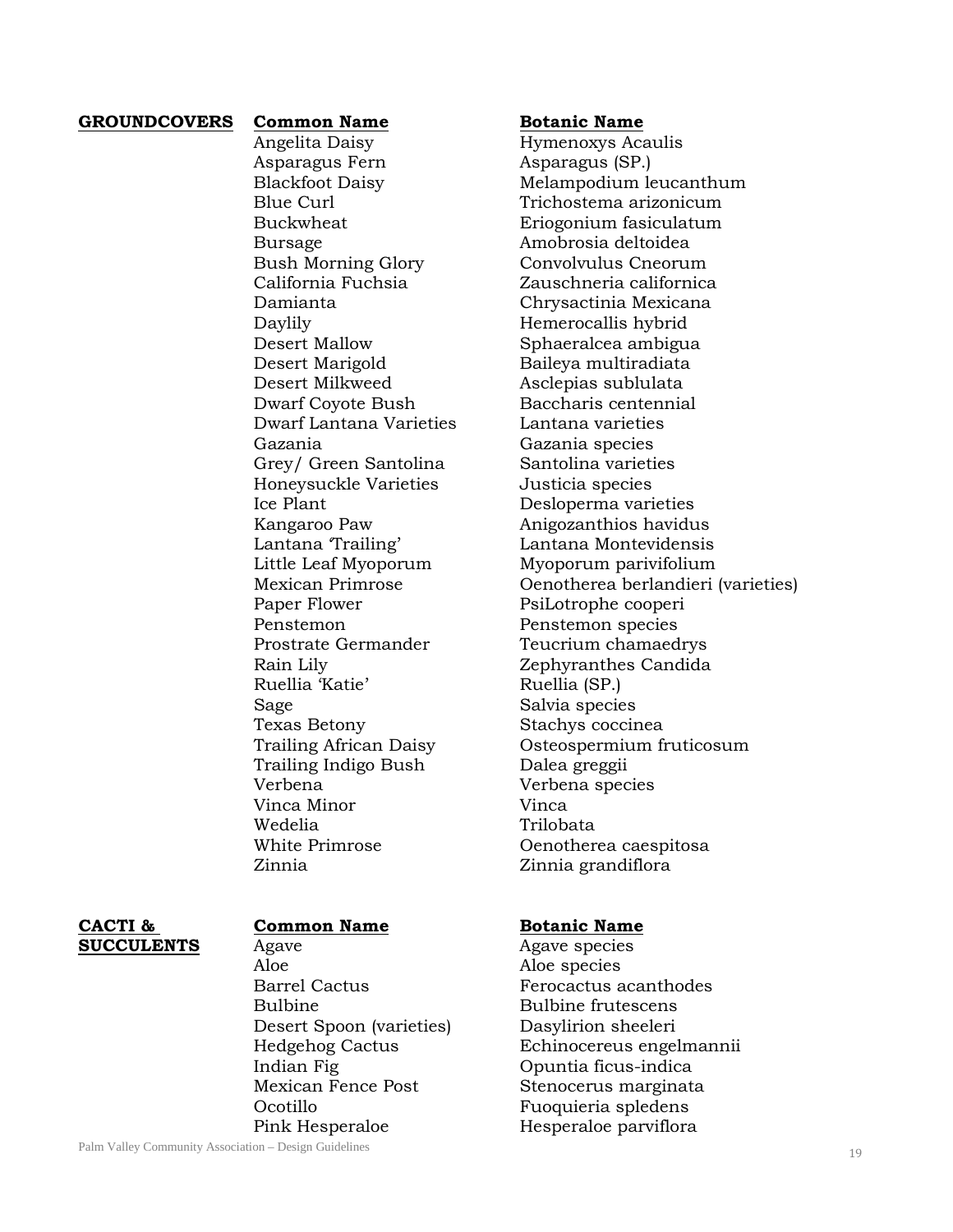Prickly Pear, Cholla Opuntia species Soaptree Yucca

Saguaro Carnegiea gigantean Trailing Ice Plant Lampranthus spectabilis

Bear Grass Nolina microcarpa Galeta Hilaris rigida Indian Wheat Plantago insularis Red Brome Bromus rubens Red Three Awn Aristida purpurea

### **GRASSES Common Name Botanical Name**

**(NON-TURF)** Arizona Cotton Top Digitaris californica Eragostis atherstone Deer Grass Muhlendergia rigens Regal Mist **Muhlenbergia capillaries** Schismus Schmismus barbatus

## **The following vegetation types and varieties are expressly prohibited:**

- 1. Cypress (Cupressus)
- 2. Olive trees/ Olea Europaea (except for non-pollinating, which are acceptable).
- 3. All Eucalyptus, Mulberry and Pecan Trees.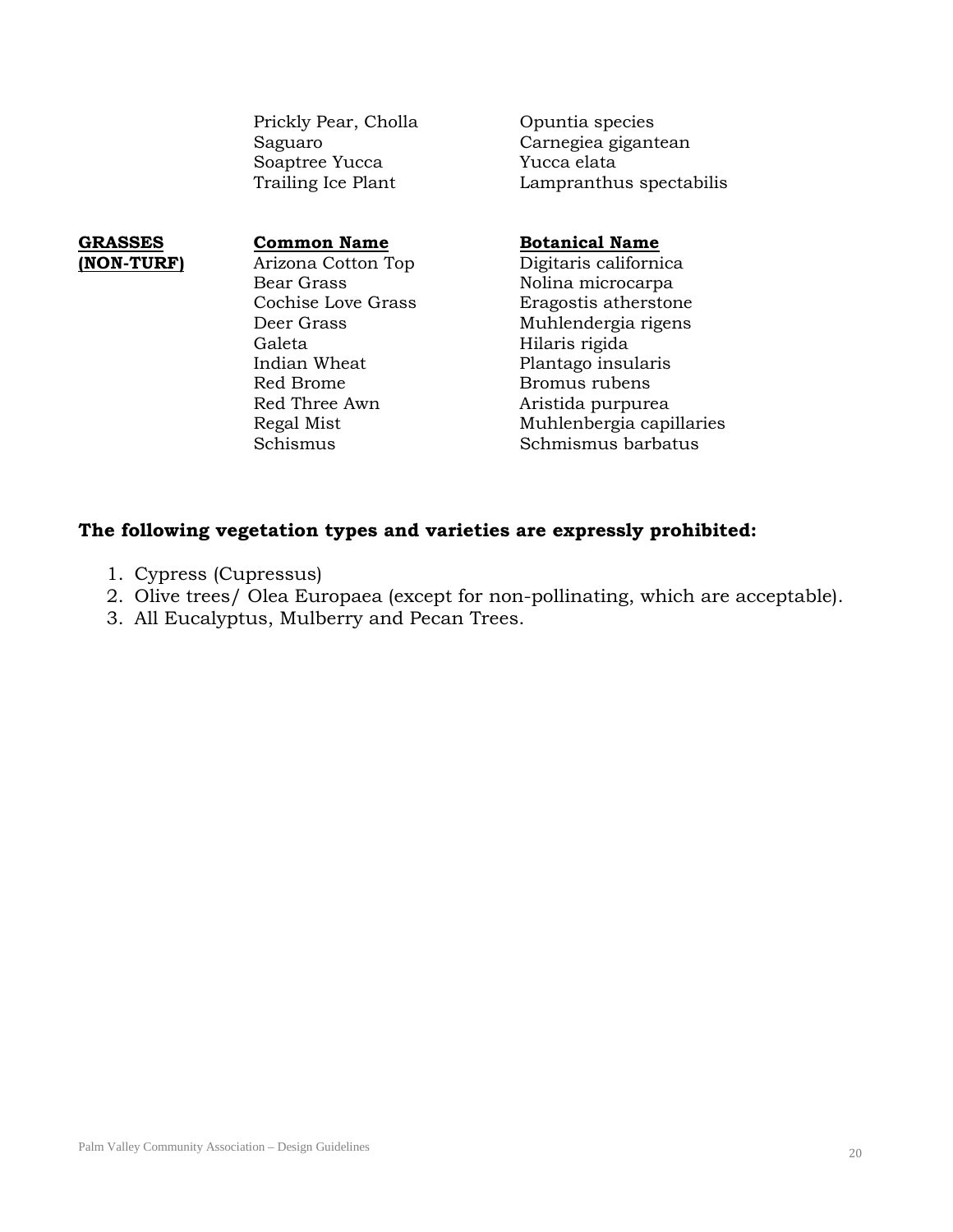## **APPENDIX B - APPROVED PAINT COLORS**

### **TWO COLOR OPTIONS**:

| <b>SCHEME</b> | <b>BODY</b>             | <b>TRIM</b>                | <b>SCHEME</b> | <b>BODY</b>                | <b>TRIM</b>             |
|---------------|-------------------------|----------------------------|---------------|----------------------------|-------------------------|
| 1             | Accessible Beige        | <b>Mexican Sand</b>        | 46            | Meadowlark                 | Cobble Brown            |
| 2             | Accessible Beige        | Pottery Urn                | 47            | Medici Ivory               | <b>Dhurrie Beige</b>    |
| 3             | <b>Bittersweet Stem</b> | Hopsack                    | 48            | Mesa Tan                   | Tiki Hut                |
| 4             | Canoe                   | <b>Sticks &amp; Stones</b> | 49            | <b>Mexican Sand</b>        | <b>Dhurrie Beige</b>    |
| 5             | Casa Blanca             | Fresco Cream               | 50            | <b>Mexican Sand</b>        | Khaki Shade             |
| 6             | City Loft               | Sands of Time              | 51            | <b>Mexican Sand</b>        | <b>Plantation Brown</b> |
| 7             | Colonial Revival Tan    | Deer Valley                | 52            | <b>Mexican Sand</b>        | Pottery Urn             |
| 8             | Colonial Revival Tan    | Divine White               | 53            | <b>Mexican Sand</b>        | <b>Sand Dollar</b>      |
| 9             | Colony Buff             | Casa Blanca                | 54            | Nantucket Dune             | City Loft               |
| 10            | Colony Buff             | Deer Valley                | 55            | Nantucket Dune             | Irish Cream             |
| 11            | Colony Buff             | Lanyard                    | 56            | Nantucket Dune             | Mexican Sand            |
| 12            | Colony Buff             | Nantucket Dune             | 57            | Nantucket Dune             | <b>Practical Beige</b>  |
| 13            | Colony Buff             | <b>Only Natural</b>        | 58            | <b>Nomadic Desert</b>      | Spalding Gray           |
| 14            | Colony Buff             | Yearling                   | 59            | Outerbanks                 | <b>Craft Paper</b>      |
| 15            | Cork Wedge              | Down Home                  | 60            | Outerbanks                 | Sandy Ridge             |
| 16            | Creamy                  | <b>August Moon</b>         | 61            | <b>Perfect Greige</b>      | Kilim Beige             |
| 17            | Creamy                  | <b>Sand Dollar</b>         | 62            | <b>Practical Beige</b>     | Cobble Brown            |
| 18            | Deer Valley             | Requisite Gray             | 63            | Reticence                  | <b>Mexican Sand</b>     |
| 19            | Deer Valley             | <b>Utterly Beige</b>       | 64            | Sand Dollar                | Colonial Revival Tan    |
| 20            | <b>Dhurrie Beige</b>    | City Loft                  | 65            | Sand Dollar                | Divine White            |
| 21            | <b>Dhurrie Beige</b>    | Deer Valley                | 66            | Sand Dollar                | <b>Tavern Taupe</b>     |
| 22            | <b>Dhurrie Beige</b>    | Divine White               | 67            | Sand Dollar                | <b>Utterly Beige</b>    |
| 23            | <b>Dhurrie Beige</b>    | <b>Fragile Beauty</b>      | 68            | Sand of Time               | <b>Fragile Beauty</b>   |
| 24            | <b>Dhurrie Beige</b>    | <b>Threshold Taupe</b>     | 69            | Sand of Time               | Fresco Cream            |
| 25            | Divine White            | <b>Familiar Beige</b>      | 70            | Sandy Ridge                | Muddled Basil           |
| 26            | Divine White            | <b>Fresco Cream</b>        | 71            | <b>Sticks &amp; Stones</b> | Tiki Hut                |
| 27            | Divine White            | <b>Utterly Beige</b>       | 72            | Stonebriar                 | Umber                   |
| 28            | Dormer Brown            | Creamy                     | 73            | Studio Taupe               | Foothills               |
| 29            | Dormer Brown            | Divine White               | 74            | Tamarind                   | <b>Warm Stone</b>       |
| 30            | <b>Dormer Brown</b>     | Reticence                  | 75            | <b>Tavern Taupe</b>        | Dormer Brown            |
| 31            | <b>Fragile Beauty</b>   | <b>Dhurrie Beige</b>       | 76            | <b>Tavern Taupe</b>        | Sand Dollar             |
| 32            | Fresco Cream            | Deer Valley                | 77            | <b>Threshold Taupe</b>     | Foothills               |
| 33            | Fresco Cream            | Requisite Gray             | 78            | <b>Threshold Taupe</b>     | Tiki Hut                |
| 34            | <b>Fresco Cream</b>     | Sands of Time              | 79            | <b>Tony Taupe</b>          | Spalding Gray           |
| 35            | Fresco Cream            | <b>Steamed Milk</b>        | 80            | <b>Tony Taupe</b>          | <b>Virtual Taupe</b>    |
| 36            | Greek Villa             | <b>Dormer Brown</b>        | 81            | <b>Tower Tan</b>           | Colony Buff             |
| 37            | Greek Villa             | Fresco Cream               | 82            | <b>Townhall Tan</b>        | Dormer Brown            |
| 38            | Hopsack                 | <b>Rice Grain</b>          | 83            | <b>Trusty Tan</b>          | <b>Gray Shingle</b>     |
| 39            | Khaki Shade             | <b>Tiki Hut</b>            | 84            | <b>Urban Putty</b>         | <b>Resort Tan</b>       |
| 40            | Kilim Beige             | Dapper Tan                 | 85            | <b>Utterly Beige</b>       | Accessible Beige        |
| 41            | Latte                   | Garret Gray                | 86            | <b>Utterly Beige</b>       | Cobble Brown            |
| 42            | Latte                   | <b>Muddled Basil</b>       | 87            | <b>Utterly Beige</b>       | Dormer Brown            |
| 43            | Latte                   | <b>Warm Stone</b>          | 88            | <b>Windsor Greige</b>      | Portabello              |
| 44            | <b>Maison Blanche</b>   | Colonial Revival Tan       | 89            | <b>Windsor Greige</b>      | <b>Virtual Taupe</b>    |
| 45            | <b>Maison Blanche</b>   | <b>Familiar Beige</b>      |               |                            |                         |

### *THREE COLOR OPTIONS:*

| <u>SCH</u> | <b>BODY</b>          | TRIM                    | <b>ACCENT</b>              | SCH | <b>BODY</b>         | TRIM                    | <b>ACCENT</b>            |
|------------|----------------------|-------------------------|----------------------------|-----|---------------------|-------------------------|--------------------------|
| 90         | City Loft            | Sands of Time           | Nantucket Dune             | 96  | Outerbanks          | <b>Craft Paper</b>      | Sandy Ridge              |
| 91         | <b>Dhurrie Beige</b> | Manor House             | <b>Sticks &amp; Stones</b> | 97  | Sand Bar            | Tavern Taupe            | Studio Taupe             |
| 92         | Fresco Cream         | Dormer Brown            | Canoe                      | 98  | Sandy Ridge         | Muddled Basil           | <b>Weathered Shingle</b> |
| 93         | Greek Villa          | Dormer Brown            | Fresco Cream               | 99  | Tavern Taupe        | Sands of Time           | Dormer Brown             |
| 94         | Hopsack              | Rice Grain              | <b>Basket Beige</b>        | 100 | Tony Taupe          | Spalding Gray           | Warm Stone               |
| 95         | Mexican Sand         | <b>Plantation Brown</b> | <b>Dhurrie Beige</b>       | 101 | <b>Townhall Tan</b> | <b>Burnished Brandy</b> | <b>Dormer Brown</b>      |

## *Golf lot view fencing and open area view fencing paint colors are: Block – Brown Owl, Wrought Iron – Italian Dusk*

Paint colors are Sherwin Williams Paint. As a Palm Valley homeowner, you receive a discount at Sherwin Williams Stores. There is a Sherwin Williams store located on the west side of Estrella Parkway, just south of I10.

Palm Valley Community Association – Design Guidelines <sup>21</sup>